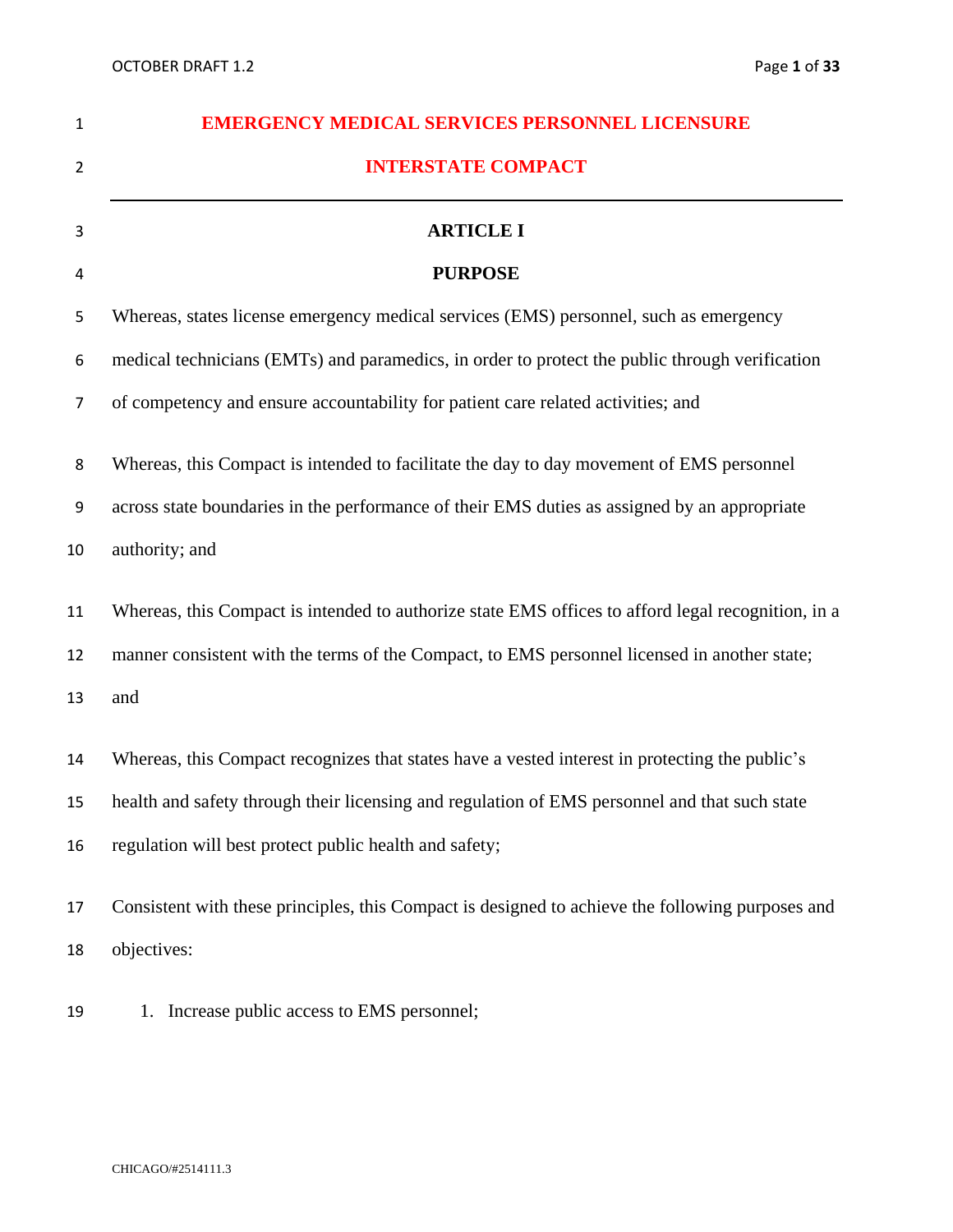OCTOBER DRAFT 1.2 Page 2 of 33

| 20 | 2. Enhance the states' ability to protect the public's health and safety, especially patient |
|----|----------------------------------------------------------------------------------------------|
| 21 | safety;                                                                                      |
| 22 | 3. Encourage the cooperation of Compact Member States in the areas of EMS personnel          |
| 23 | licensure and regulation;                                                                    |
| 24 | 4. Support licensing of separating active duty military members and their spouses;           |
| 25 | 5. Facilitate the exchange of information between Compact Member States regarding EMS        |
| 26 | personnel licensure and disciplinary history;                                                |
| 27 | 6. Promote compliance with the laws governing EMS personnel practice in each Member          |
| 28 | State; and                                                                                   |
| 29 | 7. Invest all Compact Member States with the authority to hold EMS personnel accountable     |
| 30 | through the mutual recognition of Compact Member State licenses.                             |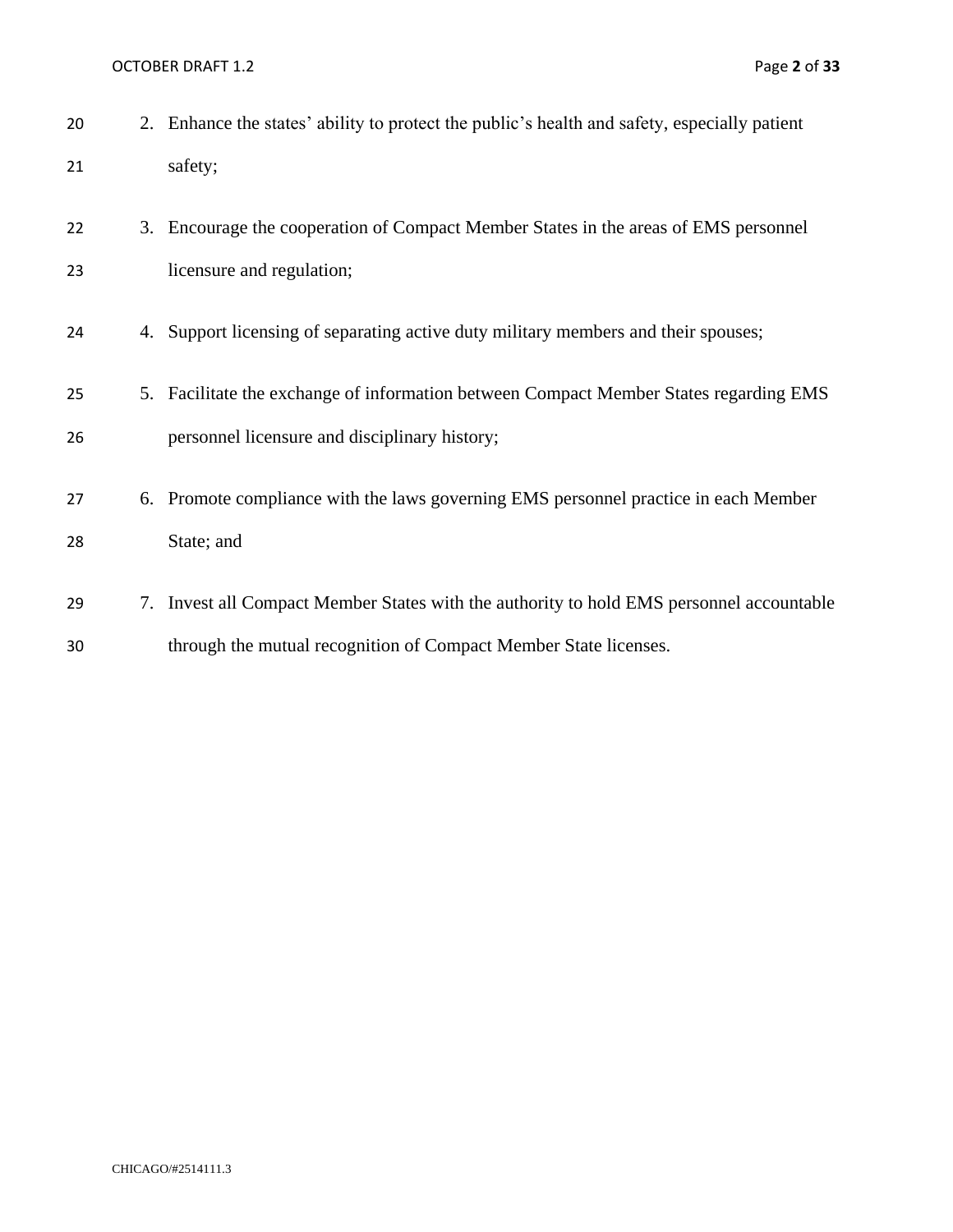| Page 3 of 33 |  |  |  |
|--------------|--|--|--|
|--------------|--|--|--|

| 31 |           | <b>ARTICLE II</b>                                                                    |
|----|-----------|--------------------------------------------------------------------------------------|
| 32 |           | <b>DEFINITIONS</b>                                                                   |
| 33 | A.        | "Advanced Emergency Medical Technician (AEMT)" means: an individual licensed         |
| 34 |           | with a scope of practice that corresponds to that level in the National EMS Scope of |
| 35 |           | Practice Model.                                                                      |
| 36 | <b>B.</b> | "Adverse Action" means: whatever NPDB says.                                          |
| 37 | C.        | "Certification" means: the successful verification of entry level cognitive and      |
| 38 |           | psychomotor competency using a reliable, validated, and legally defensible           |
| 39 |           | examination. [Certification is used as an equivalent to licensure. I do not think    |
| 40 |           | this is necessary.]                                                                  |
| 41 | D.        | "Commission" means: the national administration of which all Compact states are      |
| 42 |           | members.                                                                             |
| 43 | Ε.        | "Coordinated Database" means: the common licensure. disciplinary database and        |
| 44 |           | reporting system to be provided and maintained by the Commission for purposes of     |
| 45 |           | implementation of this Compact.                                                      |
| 46 | F.        | "Criminal History Check" means:                                                      |
| 47 | G.        | "Emergency Management Assistance Compact (EMAC)" means:                              |
| 48 | H.        | "Emergency Medical Services (EMS) Personnel" means:                                  |
| 49 | I.        | "Emergency Medical Technician (EMT)" means:                                          |
| 50 | J.        | "Home State" means: a Member State where an individual is licensed to practice       |
| 51 |           | emergency medical services.                                                          |
| 52 | Κ.        | "License" means: the document issued by the state that authorizes an individual      |
| 53 |           | practice as an EMT, AEMT, or paramedic.                                              |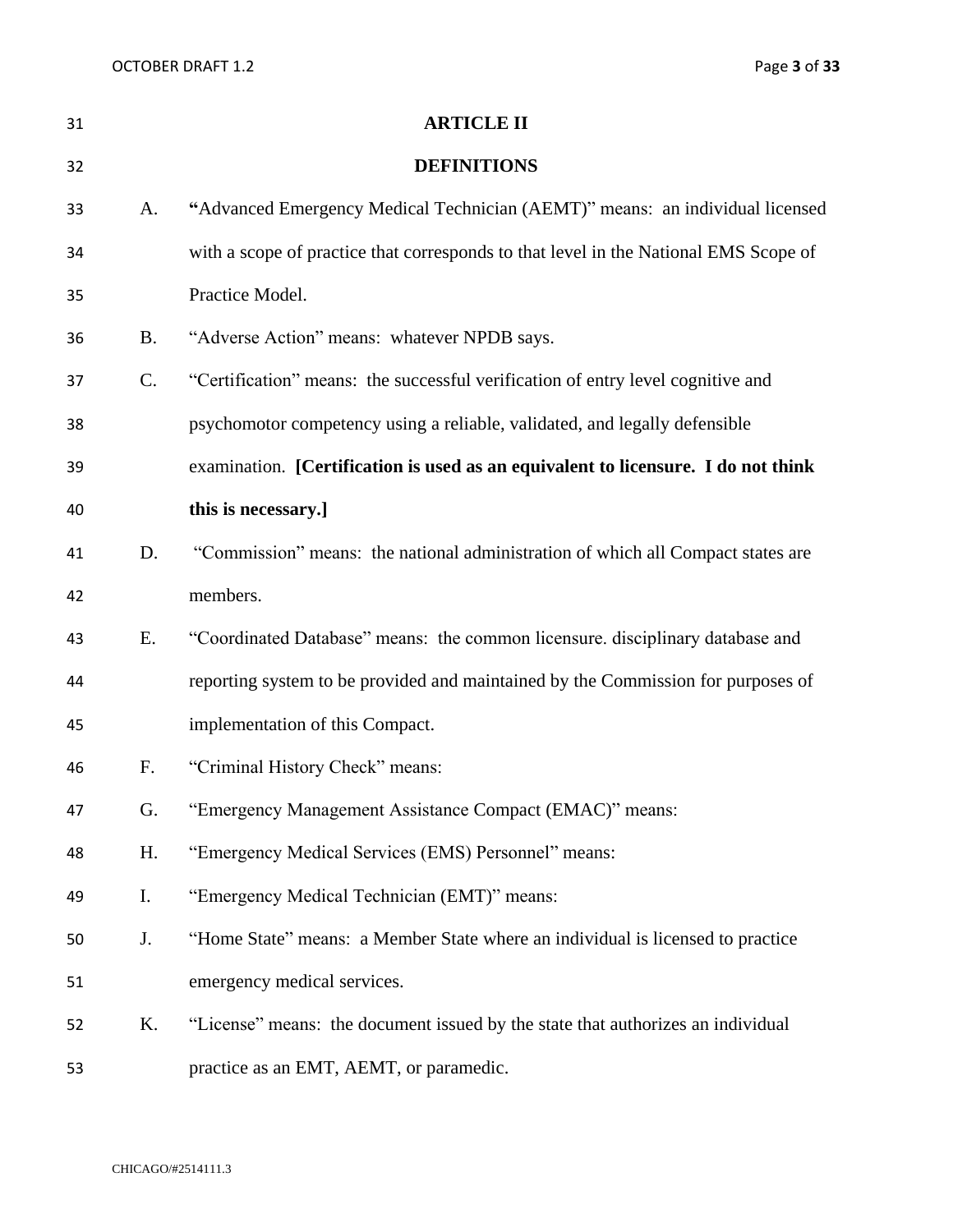OCTOBER DRAFT 1.2 Page 4 of 33

| 54 | L. | "Medical Director" means: a physician licensed in a Member State                        |
|----|----|-----------------------------------------------------------------------------------------|
| 55 | M. | "Member State" means: a state, the District of Columbia, or US territory or possession  |
| 56 |    | that has enacted this Compact (Rick, need your help with this one as it should          |
| 57 |    | probably read the same as other Compacts).                                              |
| 58 | N. | "Privilege to Practice" means: an individual's authority to practice, within the limits |
| 59 |    | authorized under this Compact, in a Member State in which the individual does not       |
| 60 |    | have a license.                                                                         |
| 61 | O. | "Paramedic" means:                                                                      |
| 62 | P. | "Remote State" means: a Member State in which an individual is not licensed to          |
| 63 |    | practice emergency medical services and in which an individual is practicing under a    |
| 64 |    | Privilege to Practice.                                                                  |
| 65 | Q. | "Rule" means:                                                                           |
| 66 | R. | "Significant Investigatory Information" means:                                          |
| 67 |    | investigative information that a State EMS Authority, after a preliminary inquiry<br>a. |
| 68 |    | that includes notification and an opportunity to respond if required by state law,      |
| 69 |    | has reason to believe, if proved true, would indicate more than a minor infraction;     |
| 70 |    | or                                                                                      |
| 71 |    | b. investigative information that indicates that the individual represents an           |
| 72 |    | immediate threat to public health and safety regardless of whether the individual       |
| 73 |    | has been notified and had an opportunity to respond.                                    |
| 74 | S. | "State EMS Authority" means: the Board, office or other agency with the legislative     |
| 75 |    | mandate to license EMS personnel.                                                       |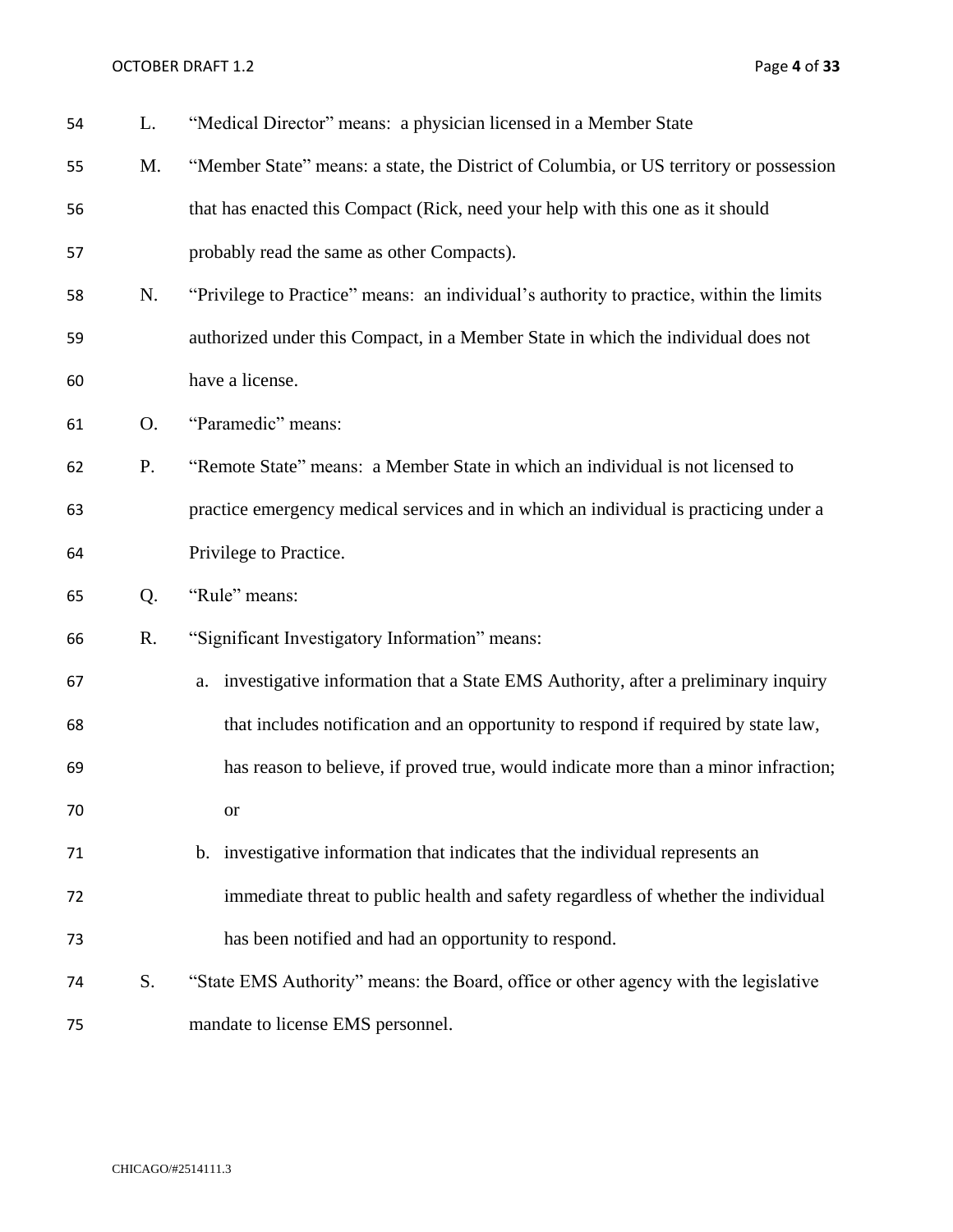| 76 | <b>ARTICLE III</b>                                                                       |  |
|----|------------------------------------------------------------------------------------------|--|
| 77 | <b>HOME STATE LICENSURE</b>                                                              |  |
| 78 | A. An individual may hold one or more Member State licenses at a time. Each Member       |  |
| 79 | State in which an individual holds a current license shall be deemed the individual's    |  |
| 80 | Home State for purposes of this Compact.                                                 |  |
| 81 | B. Any Member State may require an individual to obtain and retain a license to be       |  |
| 82 | authorized to practice in the Member State under circumstances not authorized by a       |  |
| 83 | Privilege to Practice under the terms of this Compact.                                   |  |
| 84 | C. A Home State's license authorizes an individual to practice in a Remote State under a |  |
| 85 | Privilege to Practice only if the Member State:                                          |  |
| 86 | Currently requires the use of the National Registry of Emergency Medical<br>a.           |  |
| 87 | Technicians examination as a condition of issuing initial licenses at the EMT            |  |
| 88 | [AEMT?] and paramedic levels;                                                            |  |
| 89 | b. Has a mechanism in place for receiving and investigating complaints about             |  |
| 90 | licensed individuals;                                                                    |  |
| 91 | Notifies the Commission, in compliance with the terms herein, of any adverse<br>c.       |  |
| 92 | action or significant investigatory information regarding a licensed individual;         |  |
| 93 | d. No later than five years after activation of the Compact, requires a criminal         |  |
| 94 | background check of all applicants for initial licensure, including the use of the       |  |
| 95 | results of fingerprint or other biometric data checks compliant with the                 |  |
| 96 | requirements of the Federal Bureau of Investigation; and                                 |  |
| 97 | Complies with the rules of the Commission.<br>e.                                         |  |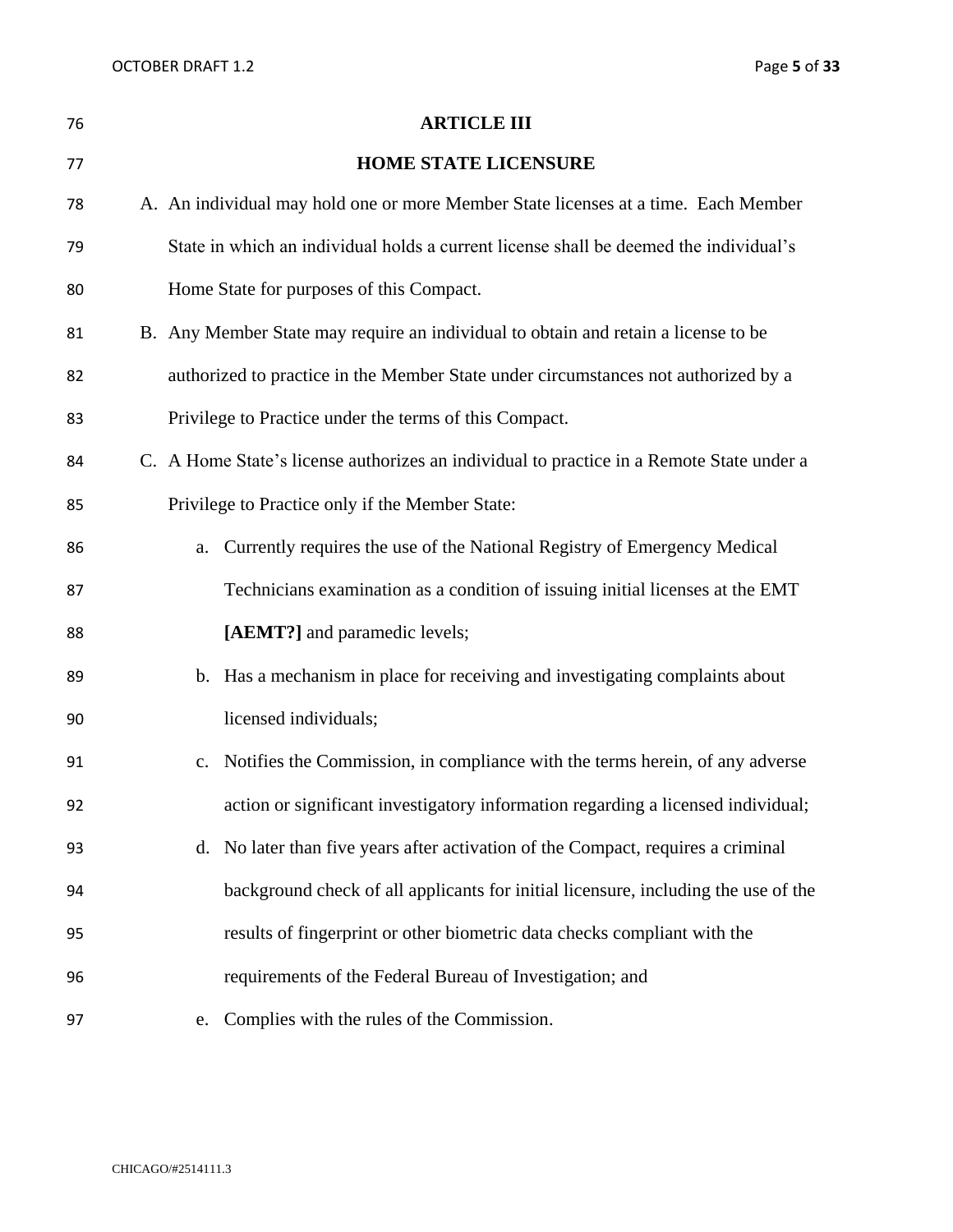| 98  | <b>ARTICLE IV</b>                                                                                  |
|-----|----------------------------------------------------------------------------------------------------|
| 99  | <b>COMPACT PRIVILEGE TO PRACTICE</b>                                                               |
| 100 | A. Member States shall recognize the right of an individual, licensed in a Member State in         |
| 101 | conformance with Article III, to Practice in other Member States (Remote States) in which          |
| 102 | the individual is not licensed, under a Privilege to Practice as provided in the Compact.          |
| 103 | B. To exercise a Privilege to Practice under the terms and provisions of this Compact, an          |
| 104 | individual licensed to practice in a Member State must:                                            |
| 105 | 1. Be at least 18 years of age;                                                                    |
| 106 | 2. Possess a current, full and unrestricted license in a Member State as an EMT, AEMT, or          |
| 107 | paramedic; and                                                                                     |
| 108 | 3. Practice under the supervision of a medical director. [We define "Medical Director" as          |
| 109 | "a physician licensed in a Member State." Do we need to address whether the                        |
| 110 | Medical Director is authorized to "practice" in the Remote State?]                                 |
| 111 | C. An individual practicing in a Remote State under a Privilege to Practice shall practice within  |
| 112 | the scope of practice authorized by the Home State unless and until modified by an                 |
| 113 | appropriate authority in the Remote State.                                                         |
| 114 | D. An individual practicing in a Remote State under a Privilege to Practice will be subject to the |
| 115 | Remote State's authority and laws. A Remote State may, in accordance with that state's due         |
| 116 | process laws, limit or revoke an individual's Privilege to Practice in the Remote State and        |
| 117 | may take any other necessary actions under the Remote State's applicable laws to protect the       |
| 118 | health and safety of the Remote State's citizens. If a Remote State takes action, the state shall  |
| 119 | promptly notify the Home State and the Commission.                                                 |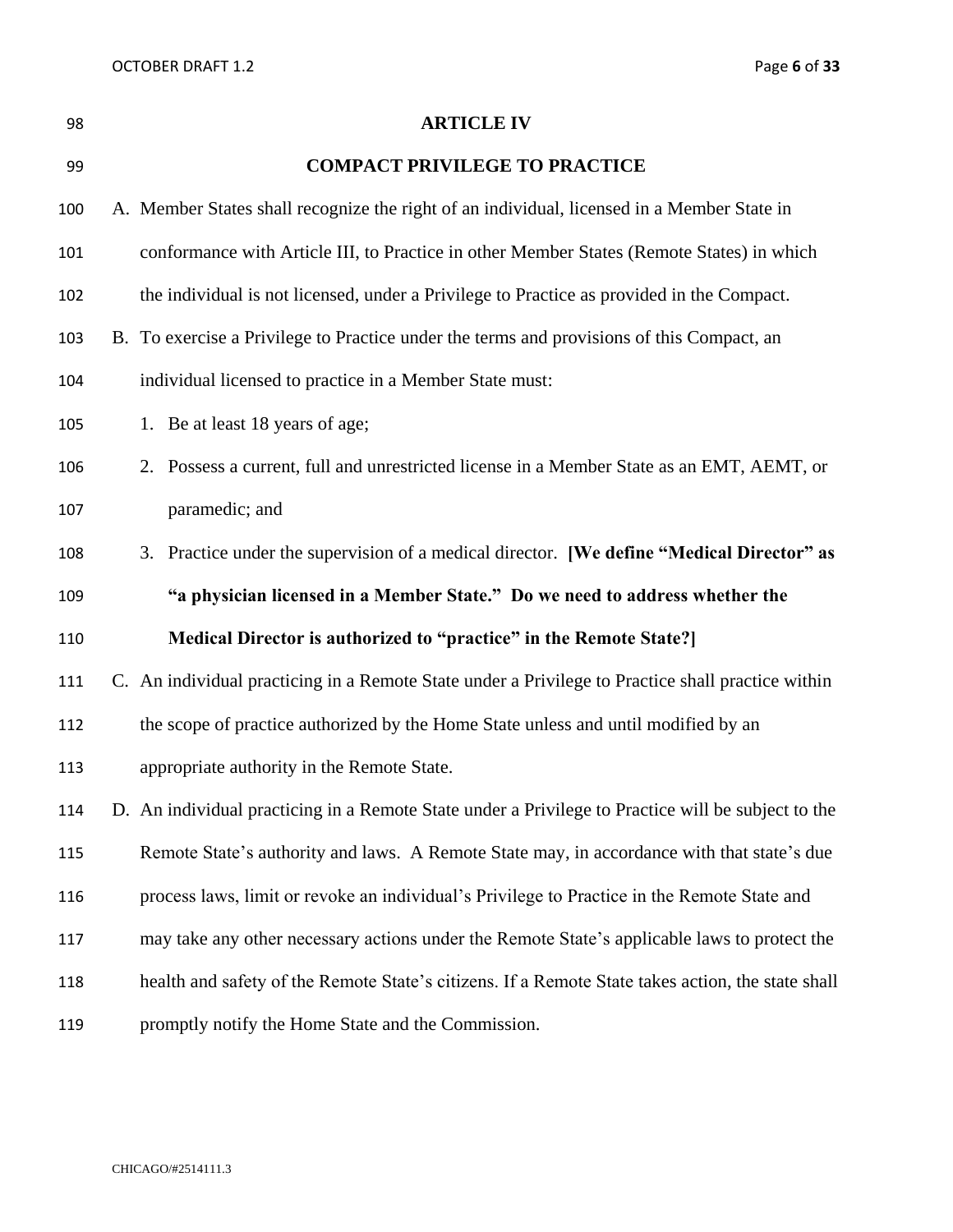## OCTOBER DRAFT 1.2 Page 7 of 33

| 120 | E. If an individual's license in any Home State, or any Privilege to Practice in any Remote           |
|-----|-------------------------------------------------------------------------------------------------------|
| 121 | State, is restricted, suspended or otherwise limited, the individual shall not be eligible to         |
| 122 | practice in a Remote State under a Privilege to Practice until the individual's Home State            |
| 123 | license or Remote State's Privilege to Practice is restored as full and unrestricted. <b>[You may</b> |
| 124 | want to narrow this to only adverse action against a license to allow for Member State                |
| 125 | A to restrict the Privilege but preserve Member State B's ability to still recognize the              |
| 126 | Privilege.]                                                                                           |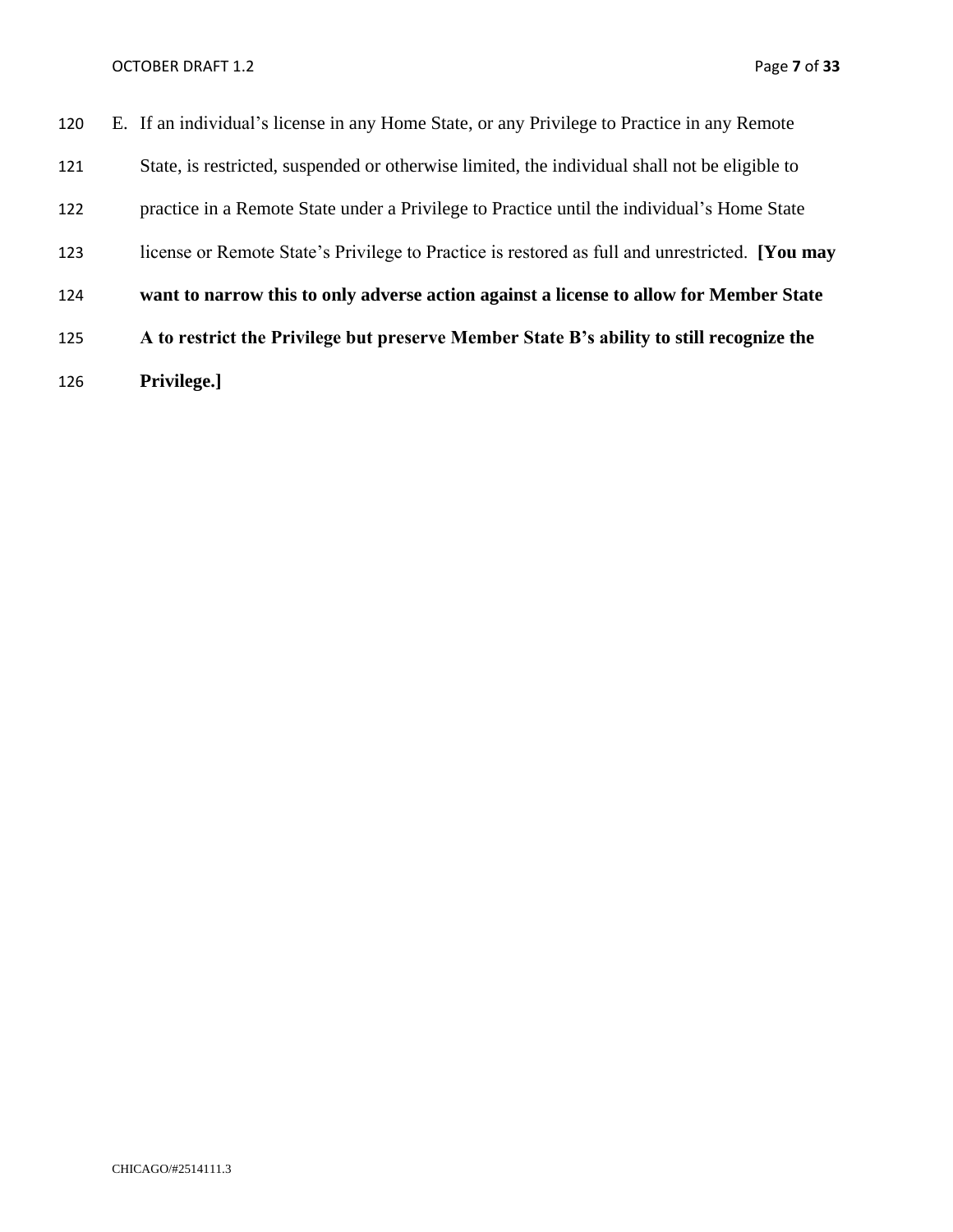| 127               | <b>ARTICLE V</b>                                                                                                                                                                                       |
|-------------------|--------------------------------------------------------------------------------------------------------------------------------------------------------------------------------------------------------|
| 128               | <b>CONDITIONS OF PRACTICE IN A REMOTE STATE</b>                                                                                                                                                        |
| 129               | A. An individual may practice in a Remote State under a Privilege to Practice only in the                                                                                                              |
| 130               | performance of the individual's EMS duties as assigned by an appropriate authority, as                                                                                                                 |
| 131               | defined in the rules of the Commission, and under the following circumstances:                                                                                                                         |
| 132               | 1. The individual originates a patient transport in a Home State and transports the patient to                                                                                                         |
| 133               | a Remote State;                                                                                                                                                                                        |
| 134               | 2. The individual originates in the Home State and enters a Remote State to pick up a                                                                                                                  |
| 135               | patient and provide care and transport of the patient to the Home State;                                                                                                                               |
| 136               | 3. The individual enters a Remote State to provide patient care and/or transport within that                                                                                                           |
| 137               | Remote State;                                                                                                                                                                                          |
| 138               | 4. The individual enters a Remote State to pick up a patient and provide care and transport                                                                                                            |
| 139               | to a third Member State;                                                                                                                                                                               |
| 140               | 5. Other conditions as determined by rules promulgated by the commission.                                                                                                                              |
| 141<br>142<br>143 | [I note that the listing of circumstances has been greatly streamlined; but I assume that you<br>wish to place any greater detail in rules and these conditions appear to cover the general<br>cases.] |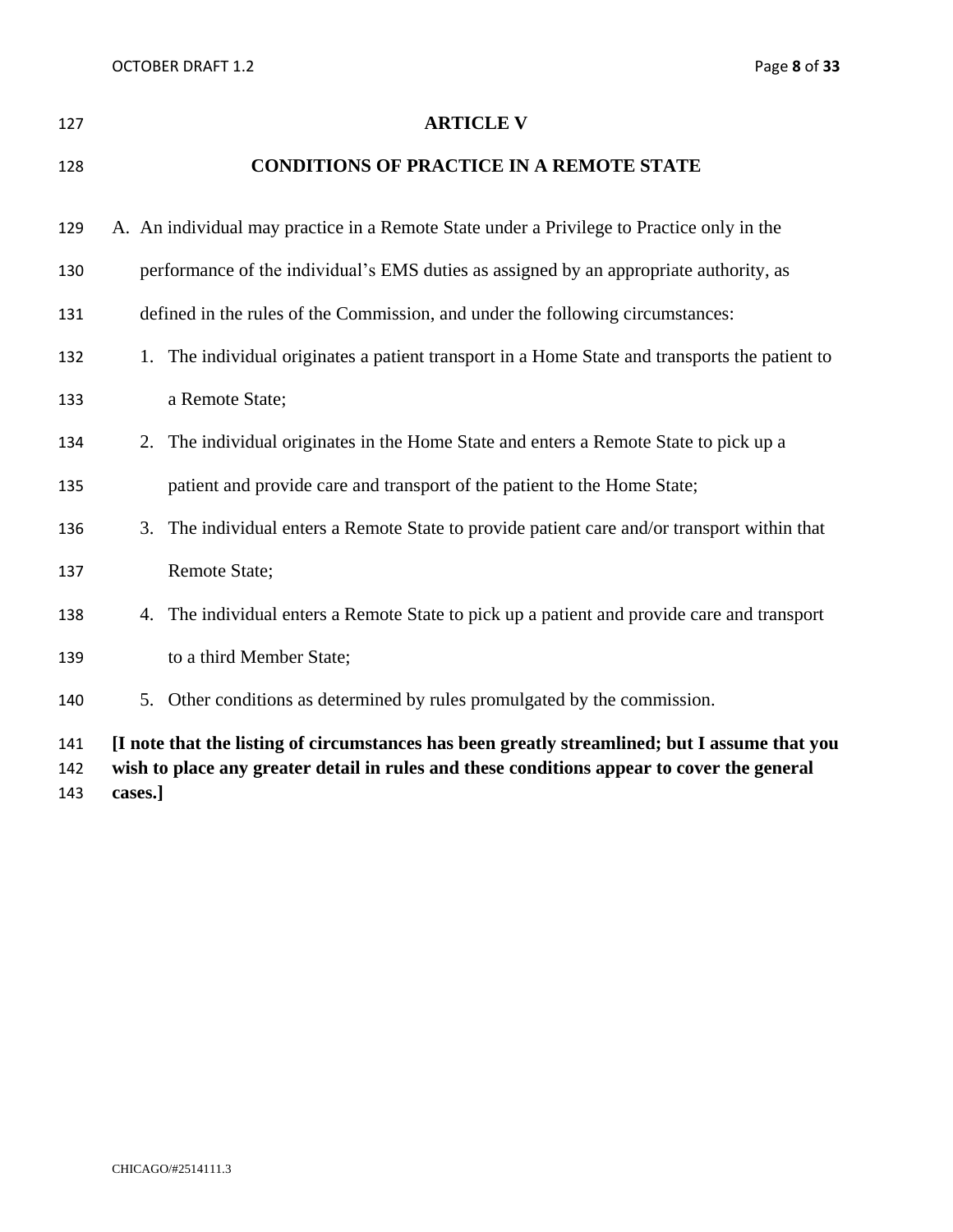| 144        | <b>ARTICLE VI</b>                                                                         |
|------------|-------------------------------------------------------------------------------------------|
| 145<br>146 | <b>RELATIONSHIP TO EMERGENCY MANAGEMENT</b><br><b>ASSISTANCE COMPACT</b>                  |
| 147        | A. Upon a Remote State's Governor's declaration of a state of emergency or disaster that  |
| 148        | activates the Emergency Management Assistance Compact, all relevant terms and provisions  |
| 149        | of the Emergency Management Assistance Compact shall apply, and supercede, the terms of   |
| 150        | this Compact with respect to any individual practicing in the Remote State in response to |
| 151        | such declaration.                                                                         |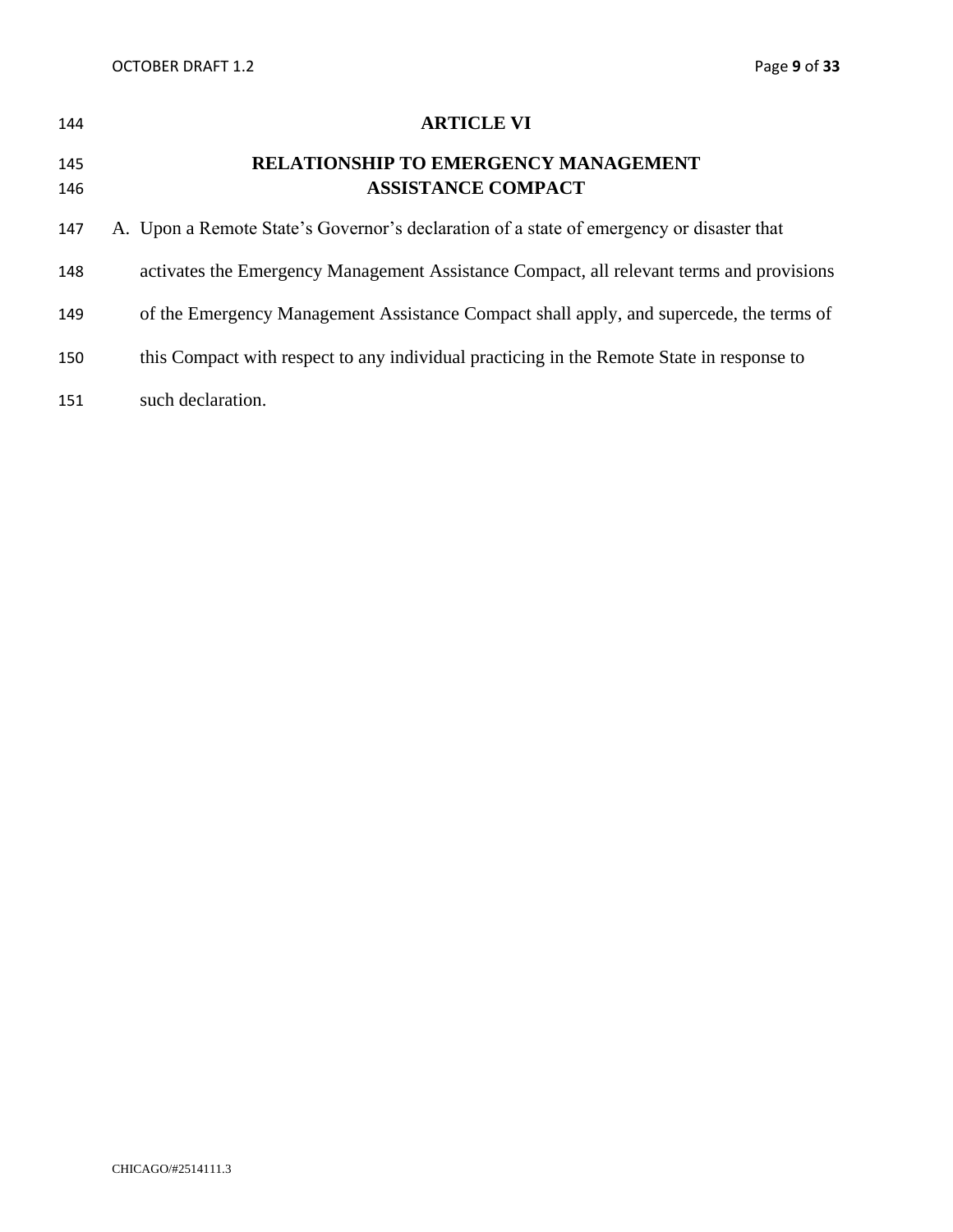| -152 | <b>ARTICLE VII</b>                                        |
|------|-----------------------------------------------------------|
| -153 | SEPARATING SERVICE MEMBERS TRANSITIONING FROM ACTIVE DUTY |
| 154  | <b>MILITARY</b>                                           |

 The provisions of this Compact shall apply to all active service members, and members of the National Guard and Reserves separating from an active duty tour, and their spouses, who have a current, valid, unrestricted NREMT certification at or above the level of the license or certificate the applicant is seeking from the state EMS authority. Member States shall expedite the processing of applications for licensure made by such individuals. **[I know you understand that the first sentence conveys no real benefit. However, if you want to provide something more substantive, you might consider amending the second sentence to read something like: "Member States shall expedite the processing of licensure applications by separating service members and shall consider a service member, who holds a current, valid and unrestricted NREMT certification at or above the level of the state license or certification being sought, as satisfying the training and examination requirements for such licensure or certification."]**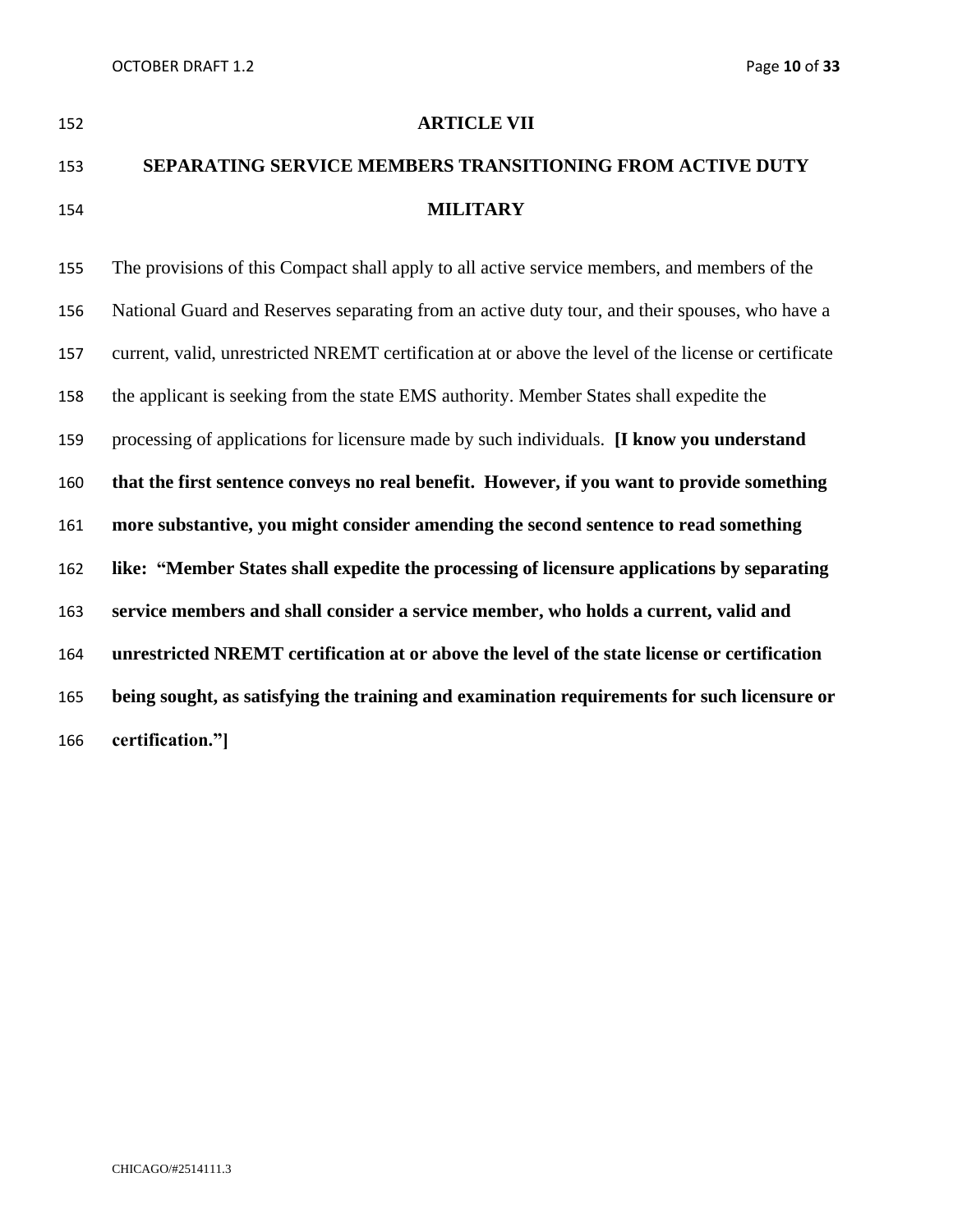OCTOBER DRAFT 1.2 Page 11 of 33

| 167 | <b>ARTICLE VIII</b>                                                                            |
|-----|------------------------------------------------------------------------------------------------|
| 168 | <b>ADVERSE ACTIONS</b>                                                                         |
| 169 | A. A Home State shall have exclusive power to impose adverse action against an individual's    |
| 170 | license issued by the Home State.                                                              |
| 171 | B. If a Home State takes adverse action against an individual's license, that individual's     |
| 172 | Privilege to Practice is inactivated and the individual may not practice in a Remote State     |
| 173 | under a Privilege to Practice until all suspensions, restrictions or limitations have been     |
| 174 | removed from the license.                                                                      |
| 175 | 1. All Home State disciplinary orders which impose adverse action on a licensee shall          |
| 176 | include a statement that the licensee's Compact privileges are inactive during the             |
| 177 | pendency of the order. The order may allow the licensee to practice in Remote States           |
| 178 | with prior written authorization from both the Home State and Remote State's EMS               |
| 179 | authority.                                                                                     |
| 180 | 2. An individual currently subject to adverse action in the Home State shall not practice in   |
| 181 | any Remote State without prior written authorization from both the Home State and              |
| 182 | Remote State's EMS authority.                                                                  |
| 183 | 3. A Member State shall report adverse actions and any occurrences that the individual's       |
| 184 | Compact privileges are limited or revoked to the Commission in accordance with the             |
| 185 | rules of the Commission.                                                                       |
| 186 | C. A Remote State may take adverse action on an individual's Privilege to Practice within that |
| 187 | state.                                                                                         |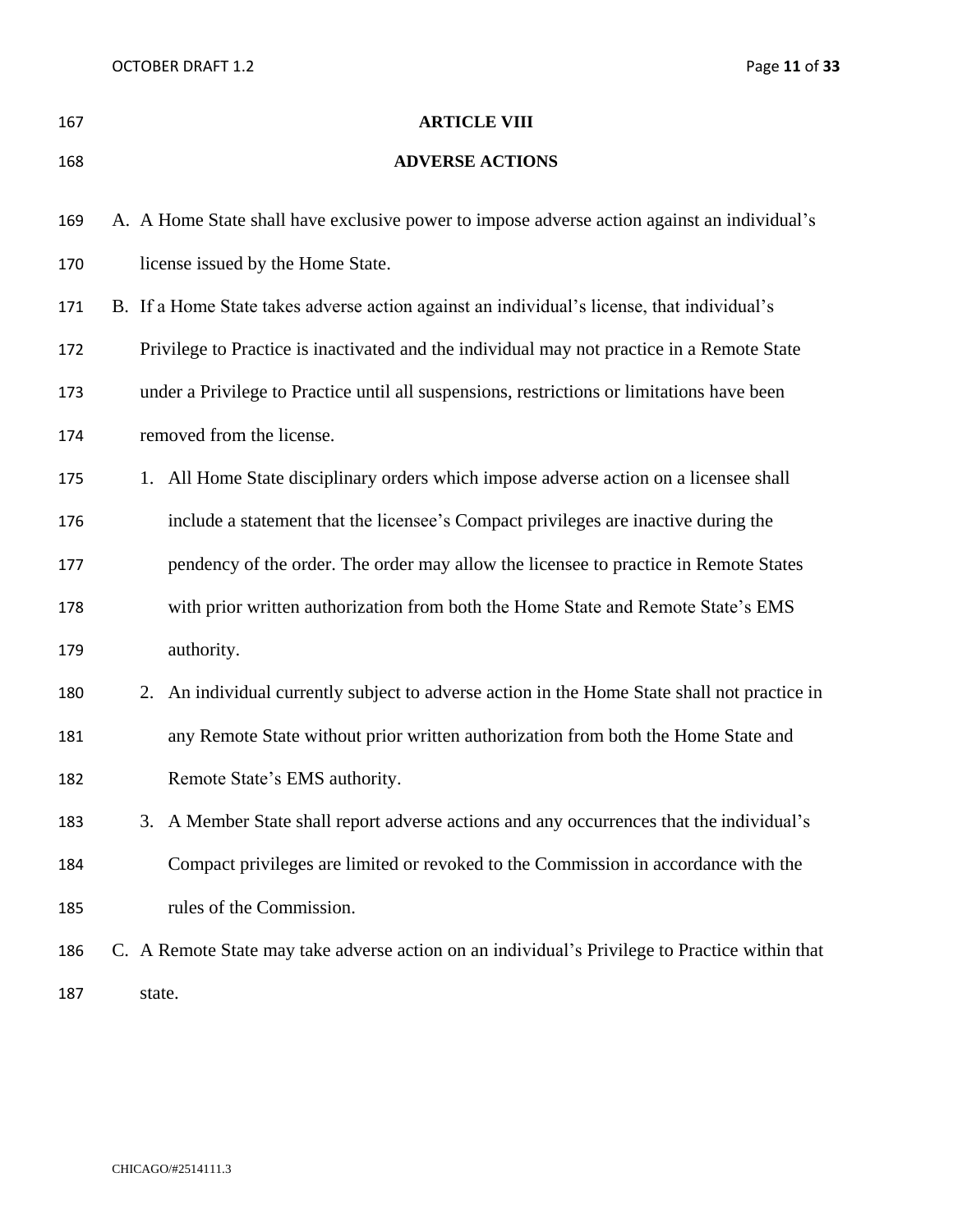| 188 | D. Any Member State may take adverse action against an individual's Privilege to Practice in    |
|-----|-------------------------------------------------------------------------------------------------|
| 189 | that state based on the factual findings of another Member State, so long as each state follows |
| 190 | its own procedures for imposing such adverse action.                                            |
| 191 | E. A Home State's EMS authority shall investigate and take appropriate action with respect to   |
| 192 | reported conduct which occurred outside in a Remote State as it would if such conduct had       |
| 193 | occurred within the Home State. In such cases, the Home State's law shall control in            |
| 194 | determining the appropriate adverse action.                                                     |
| 195 | F. Nothing in this Compact shall override a Member State's decision that participation in an    |
| 196 | alternative program may be used in lieu of adverse action and that such participation shall     |
| 197 | remain non-public if required by the Member State's laws. Member States must require            |
| 198 | individuals who enter any alternative programs to agree not to practice in any other Member     |
| 199 | State during the term of the alternative program without prior authorization from such other    |
| 200 | Member State.                                                                                   |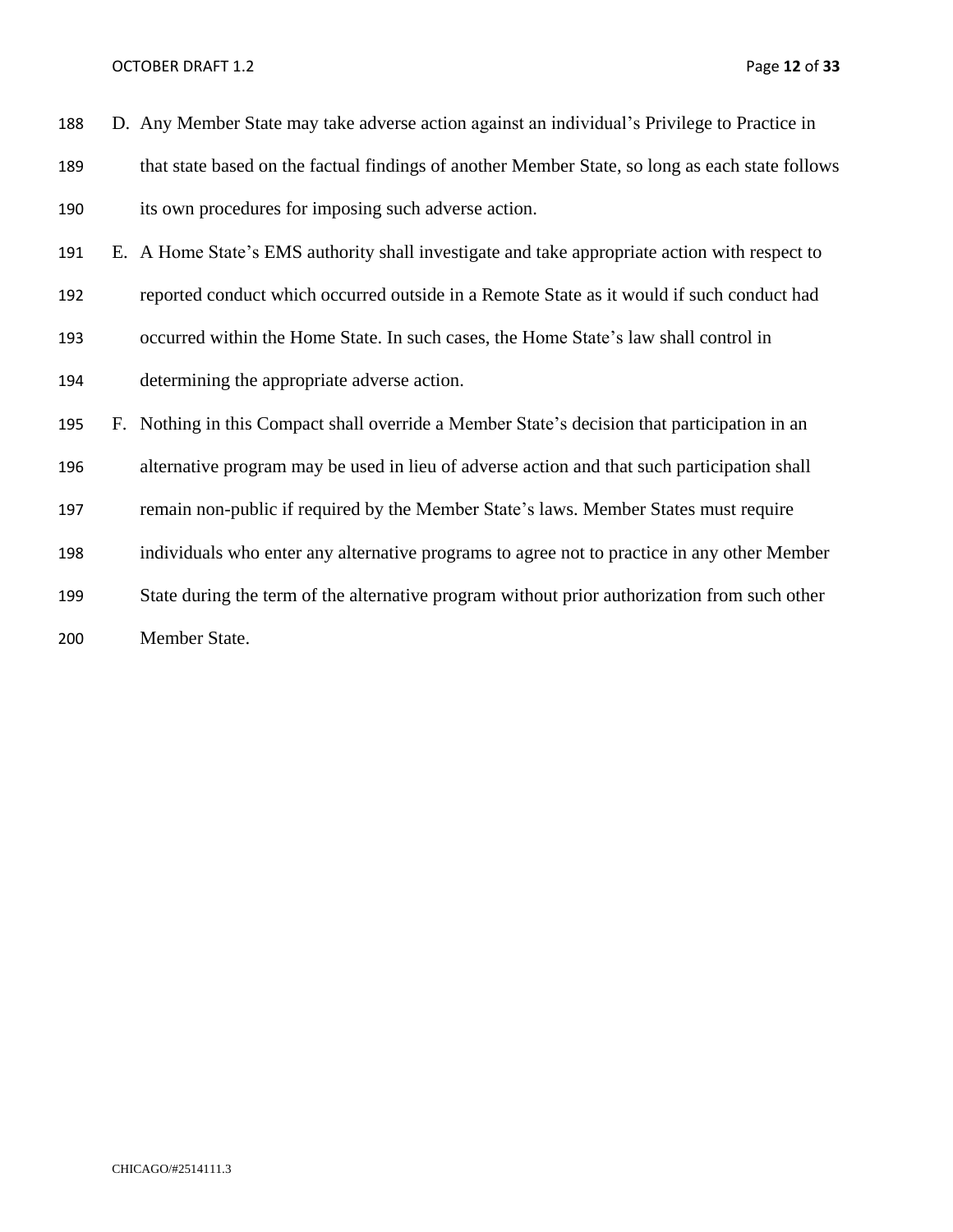| 201 |    | <b>ARTICLE IX</b>                                                                             |
|-----|----|-----------------------------------------------------------------------------------------------|
| 202 |    | <b>ADDITIONAL AUTHORITIES INVESTED IN A MEMBER STATE'S EMS</b>                                |
| 203 |    | <b>AUTHORITY</b>                                                                              |
| 204 |    | A. In addition to any other powers granted under state law, a Member State's EMS authority    |
| 205 |    | shall have the authority under this Compact to:                                               |
| 206 | 1. | Issue subpoenas, for both hearings and investigations, which require the attendance and       |
| 207 |    | testimony of witnesses and the production of evidence. Subpoenas issued by a Member           |
| 208 |    | State's EMS authority for the attendance and testimony of witnesses, and/or the               |
| 209 |    | production of evidence from another Member State shall be enforced in the latter state by     |
| 210 |    | any court of competent jurisdiction, according to that court's practice and procedure in      |
| 211 |    | considering subpoenas issued in its own proceedings. The issuing state EMS authority          |
| 212 |    | shall pay any witness fees, travel expenses, mileage and other fees required by the service   |
| 213 |    | statutes of the state where the witnesses and/or evidence are located; and                    |
| 214 | 2. | Issue cease and desist orders to limit or revoke an individual's Privilege to Practice in the |
| 215 |    | state.                                                                                        |
| 216 |    | 3. A Home State EMS authority is authorized to complete any pending investigations of an      |
| 217 |    | individual who changes Home State affiliation during the course of an investigation and       |
| 218 |    | to take appropriate action(s). the Home State EMS authority shall promptly report the         |
| 219 |    | conclusions of such investigations to the Executive Director of the Commission. The           |
| 220 |    | Executive Director of the Commission shall promptly notify the new Home State of any          |
| 221 |    | such actions as provided in the rules of the Commission.                                      |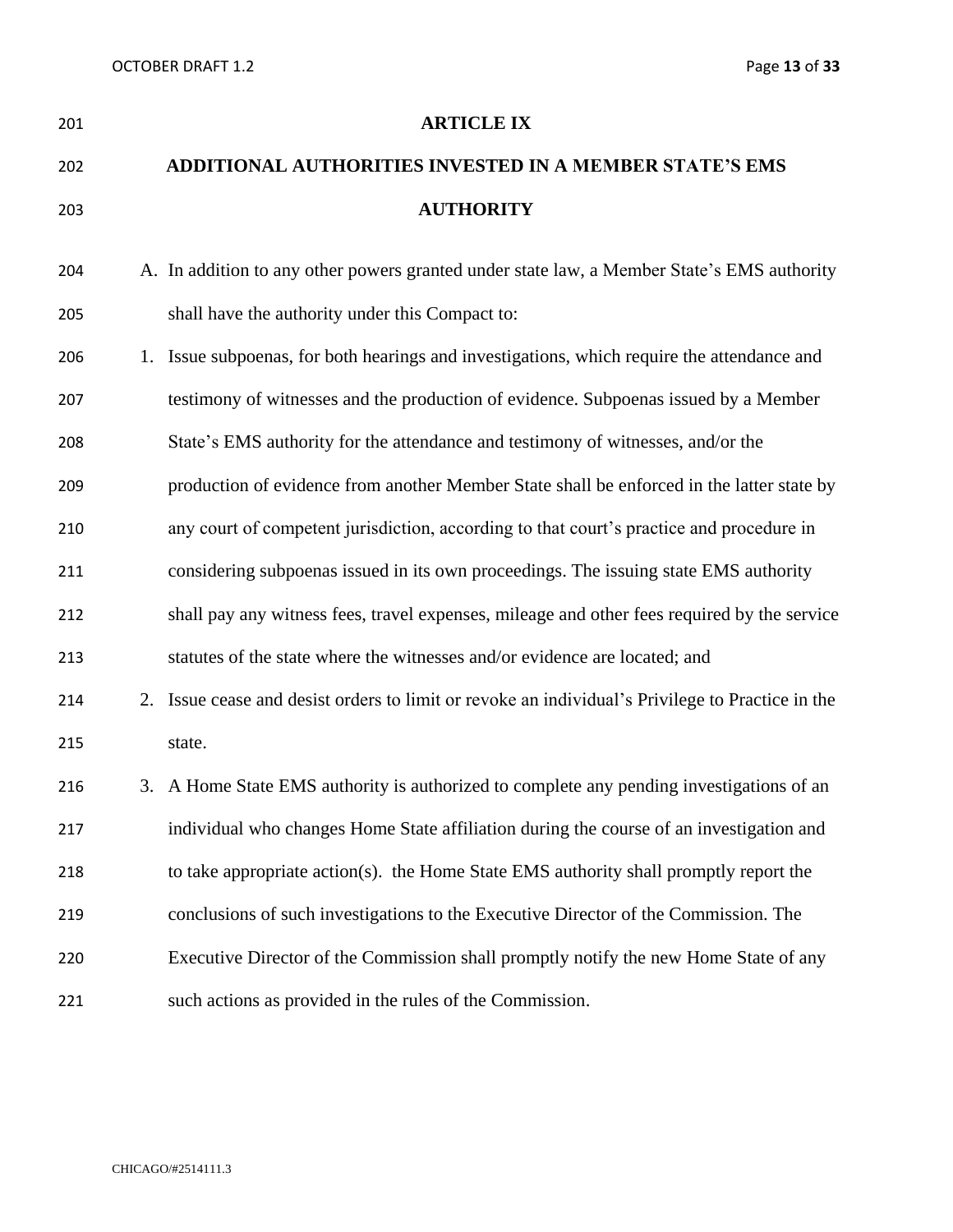OCTOBER DRAFT 1.2 Page 14 of 33

| 222 | <b>ARTICLE X</b>                                                                               |
|-----|------------------------------------------------------------------------------------------------|
| 223 | <b>DATABASE</b>                                                                                |
| 224 | A. The Commission shall provide for the development and maintenance of a Coordinated           |
| 225 | Database and reporting system containing licensure and disciplinary action on all licensees of |
| 226 | Member States.                                                                                 |
| 227 | B. Notwithstanding any other provision of state law to the contrary, a Member State shall      |
| 228 | submit a uniform data set to the Coordinated Database on all individuals to whom this          |
| 229 | Compact is applicable as required by the rules of the Commission, including:                   |
| 230 | 1. Identifying information;                                                                    |
| 231 | 2. Licensure data;                                                                             |
| 232 | 3. Significant investigatory information and adverse actions;                                  |
| 233 | 4. Adverse actions against an individual's license;                                            |
| 234 | 5. An indicator that an individual's Privilege to Practice is limited, suspended or revoked;   |
| 235 | 6. Non-confidential information related to alternative program participation information;      |
| 236 | Any denial of application for licensure, and the reasons for such denial; and<br>7.            |
| 237 | 8. Other information which may facilitate the administration of this Compact, as determined    |
| 238 | by the rules of the Commission.                                                                |
| 239 | C. The Coordinated Database administer shall promptly notify all Member States of any adverse  |
| 240 | action taken against, or significant investigative information on, any licensee in a Member    |
| 241 | State.                                                                                         |
| 242 | D. Member States contributing information to the Coordinated Database may designate            |
| 243 | information that may not be shared with the public without the express permission of the       |
| 244 | contributing state.                                                                            |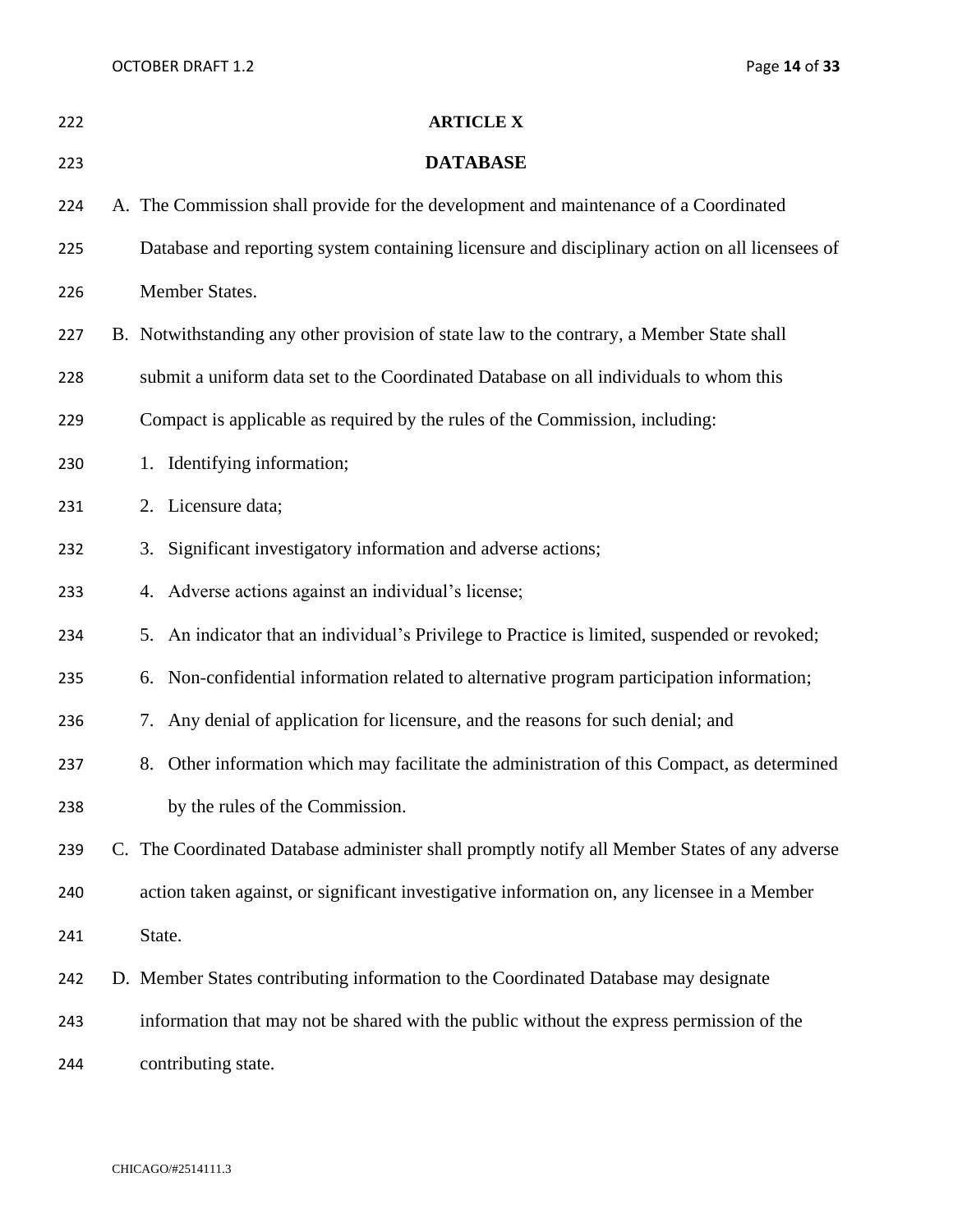- 245 E. Any information submitted to the Coordinated Database that is subsequently required to be
- 246 expunged by the laws of the Member State contributing the information shall be removed
- 247 from the Coordinated Database.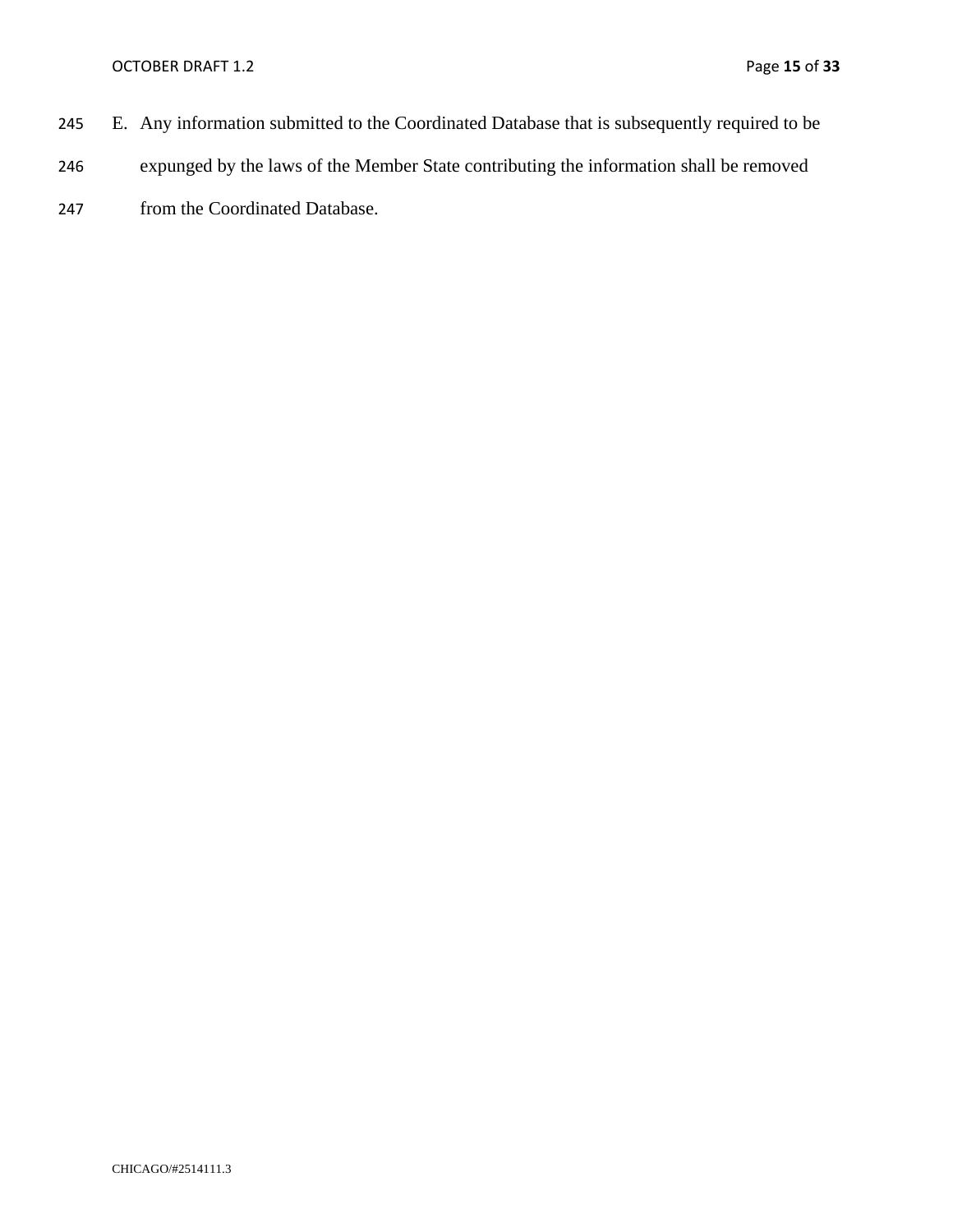| 248 |    | <b>ARTICLE XI</b>                                                                         |
|-----|----|-------------------------------------------------------------------------------------------|
| 249 |    | <b>ESTABLISHMENT OF THE INTERSTATE COMMISSION FOR EMS PERSONNEL</b>                       |
| 250 |    | <b>LICENSURE</b>                                                                          |
| 251 |    | A. The Compact states hereby create and establish a joint public agency known as the      |
| 252 |    | Interstate Commission of EMS Personnel Licensure Compact.                                 |
| 253 |    | 1. The Commission is a body politic and an instrumentality of the Compact states.         |
| 254 |    | 2. Venue is proper and judicial proceedings by or against the Commission shall be         |
| 255 |    | brought solely and exclusively in a court of competent jurisdiction where the             |
| 256 |    | principal office of the Commission is located. The Commission may waive venue and         |
| 257 |    | jurisdictional defenses to the extent it adopts or consents to participate in alternative |
| 258 |    | dispute resolution proceedings.                                                           |
| 259 |    | 3. Nothing in this Compact shall be construed to be a waiver of sovereign immunity.       |
| 260 |    | B. Membership, Voting, and Meetings                                                       |
| 261 | 1. | Each Member State shall have and be limited to one (1) delegate. The head of the          |
| 262 |    | state EMS authority or their designee shall be the delegate to this Compact for each      |
| 263 |    | Member State. Any delegate may be removed or suspended from office as provided            |
| 264 |    | by the law of the state from which the delegate is appointed. Any vacancy occurring       |
| 265 |    | in the Commission shall be filled in accordance with the laws of the Member State in      |
| 266 |    | which the vacancy exists.                                                                 |
| 267 |    | 2. Each delegate shall be entitled to one (1) vote with regard to the promulgation of     |
| 268 |    | rules and creation of bylaws and shall otherwise have an opportunity to participate in    |
| 269 |    | the business and affairs of the Commission. A delegate shall vote in person or by such    |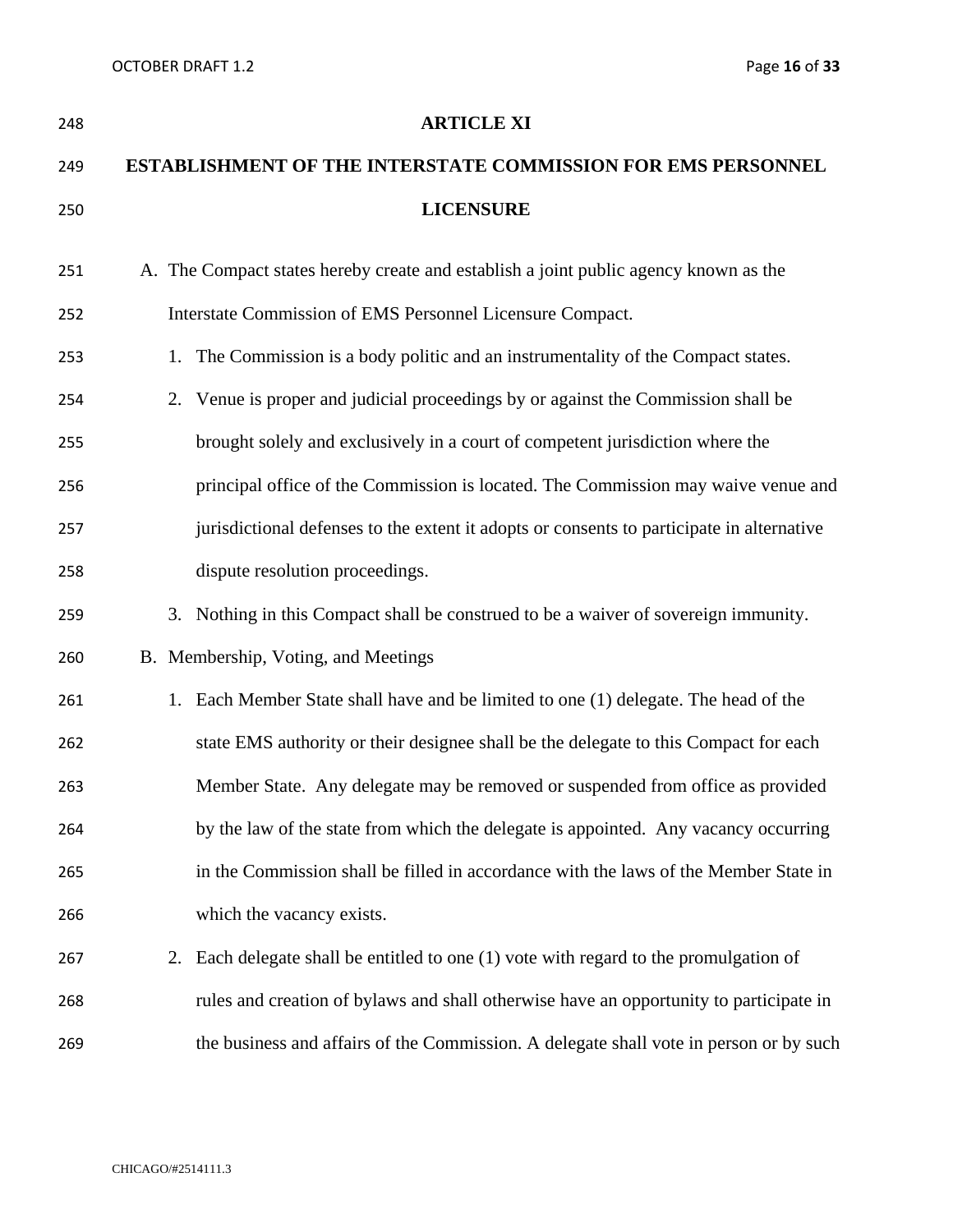OCTOBER DRAFT 1.2 Page 17 of 33

| 270 | other means as provided in the bylaws. The bylaws may provide for delegates'                 |
|-----|----------------------------------------------------------------------------------------------|
| 271 | participation in meetings by telephone or other means of communication.                      |
| 272 | 3. The Commission shall meet at least once during each calendar year. Additional             |
| 273 | meetings shall be held as set forth in the bylaws.                                           |
| 274 | 4. All meetings shall be open to the public, and public notice of meetings shall be given    |
| 275 | in the same manner as required under the rulemaking provisions in Article XII.               |
| 276 | 5. The Commission may convene in a closed, non-public meeting if the Commission              |
| 277 | must discuss:                                                                                |
| 278 | Non-compliance of a Member State with its obligations under the Compact;<br>a.               |
| 279 | b. The employment, compensation, discipline or other personnel matters, practices or         |
| 280 | procedures related to specific employees or other matters related to the                     |
| 281 | Commission's internal personnel practices and procedures;                                    |
| 282 | Current, threatened, or reasonably anticipated litigation;<br>c.                             |
| 283 | d. Negotiation of contracts for the purchase or sale of goods, services or real estate;      |
| 284 | Accusing any person of a crime or formally censuring any person;<br>e.                       |
| 285 | Disclosure of trade secrets or commercial or financial information which is privileged<br>f. |
| 286 | or confidential;                                                                             |
| 287 | Disclosure of information of a personal nature where disclosure would constitute a<br>g.     |
| 288 | clearly unwarranted invasion of personal privacy;                                            |
| 289 | h. Disclosure of investigatory records compiled for law enforcement purposes;                |
| 290 | i.<br>Disclosure of information related to any investigatory reports prepared by or on       |
| 291 | behalf of or for use of the Commission or other committee charged with                       |
| 292 | responsibility of investigation or determination of compliance issues pursuant to the        |
| 293 | Compact; or                                                                                  |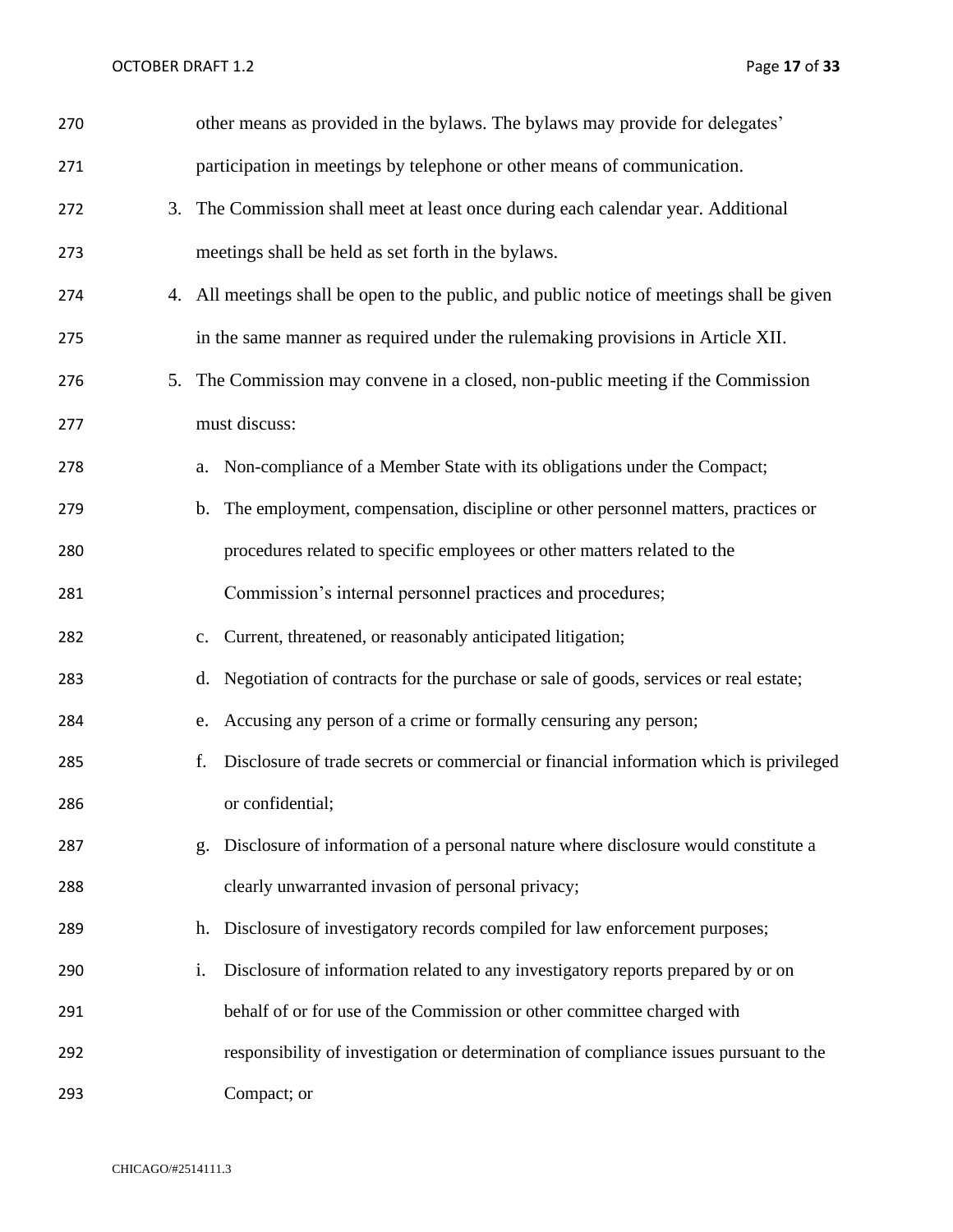OCTOBER DRAFT 1.2 Page 18 of 33

| 294 | Matters specifically exempted from disclosure by federal and state statute.<br>$\mathbf{i}$ . |
|-----|-----------------------------------------------------------------------------------------------|
| 295 | If a meeting, or portion of a meeting, is closed pursuant to this provision, the<br>6.        |
| 296 | Commission's legal counsel or designee shall certify that the meeting may be closed           |
| 297 | and shall reference each relevant exempting provision. The Commission shall keep              |
| 298 | minutes which fully and clearly describe all matters discussed in a meeting and shall         |
| 299 | provide a full and accurate summary of actions taken, and the reasons therefore,              |
| 300 | including a description of the views expressed. All documents considered in                   |
| 301 | connection with an action shall be identified in such minutes. All minutes and                |
| 302 | documents of a closed meeting shall remain under seal, subject to release by a                |
| 303 | majority vote of the Commission or order of a court of competent jurisdiction.                |
| 304 | C. The Commission shall, by a majority vote of the delegates, prescribe bylaws and/or rules   |
| 305 | to govern its conduct as may be necessary or appropriate to carry out the purposes and        |
| 306 | exercise the powers of the Compact, including but not limited to:                             |
| 307 | 1. Establishing the fiscal year of the Commission;                                            |
| 308 | 2. Providing reasonable standards and procedures:                                             |
| 309 | for the establishment and meetings of other committees; and<br>a.                             |
| 310 | b. governing any general or specific delegation of any authority or function of the           |
| 311 | Commission;                                                                                   |
| 312 | 3. Providing reasonable procedures for calling and conducting meetings of the                 |
| 313 | Commission, ensuring reasonable advance notice of all meetings and providing an               |
| 314 | opportunity for attendance of such meetings by interested parties, with enumerated            |
| 315 | exceptions designed to protect the public's interest, the privacy of individuals, and         |
| 316 | proprietary information, including trade secrets. The Commission may meet in closed           |
| 317 | session only after a majority of the membership votes to close a meeting in whole or          |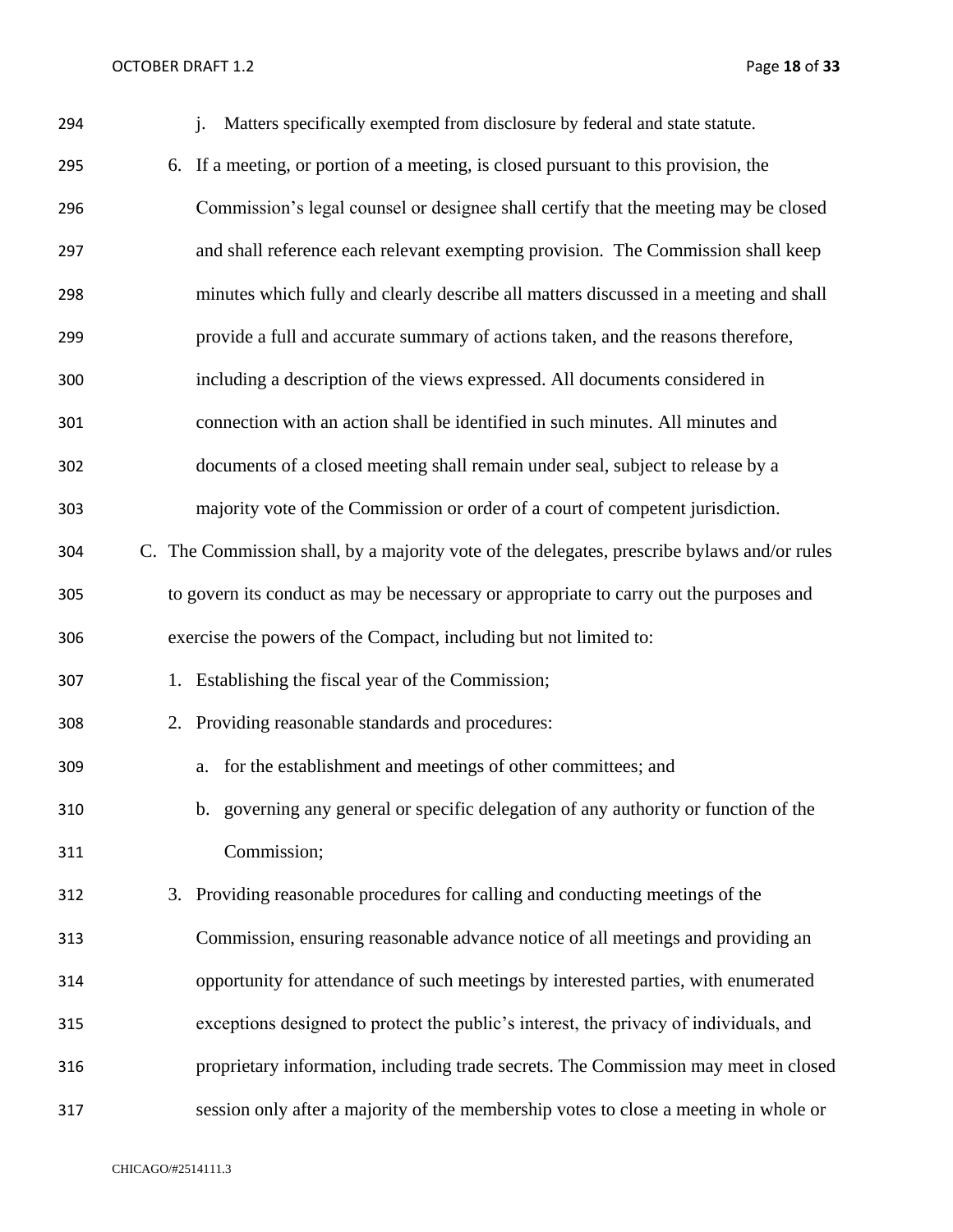OCTOBER DRAFT 1.2 Page 19 of 33

| 318 |    | in part. As soon as practicable, the Commission must make public a copy of the vote         |
|-----|----|---------------------------------------------------------------------------------------------|
| 319 |    | to close the meeting revealing the vote of each member with no proxy votes allowed;         |
| 320 |    | 4. Establishing the titles, duties and authority and reasonable procedures for the election |
| 321 |    | of the officers of the Commission;                                                          |
| 322 |    | 5. Providing reasonable standards and procedures for the establishment of the personnel     |
| 323 |    | policies and programs of the Commission. Notwithstanding any civil service or other         |
| 324 |    | similar laws of any Member State, the bylaws shall exclusively govern the personnel         |
| 325 |    | policies and programs of the Commission;                                                    |
| 326 |    | 6. Promulgating a code of ethics to address permissible and prohibited activities of        |
| 327 |    | Commission members and employees;                                                           |
| 328 |    | 7. Providing a mechanism for winding up the operations of the Commission and the            |
| 329 |    | equitable disposition of any surplus funds that may exist after the termination of the      |
| 330 |    | Compact after the payment and/or reserving of all of its debts and obligations;             |
| 331 | 8. | The Commission shall publish its bylaws in a convenient form and file a copy thereof        |
| 332 |    | and a copy of any amendment thereto, with the appropriate agency or officer in each         |
| 333 |    | of the Member States.                                                                       |
| 334 |    | 9. The Commission shall maintain its financial records in accordance with the bylaws.       |
| 335 |    | 10. The Commission shall meet and take such actions as are consistent with the              |
| 336 |    | provisions of this Compact and the bylaws.                                                  |
| 337 |    | D. The Commission shall have the following powers:                                          |
| 338 | 1. | The authority to promulgate uniform rules to facilitate and coordinate implementation       |
| 339 |    | and administration of this Compact. The rules shall have the force and effect of law        |
| 340 |    | and shall be binding in all Member States;                                                  |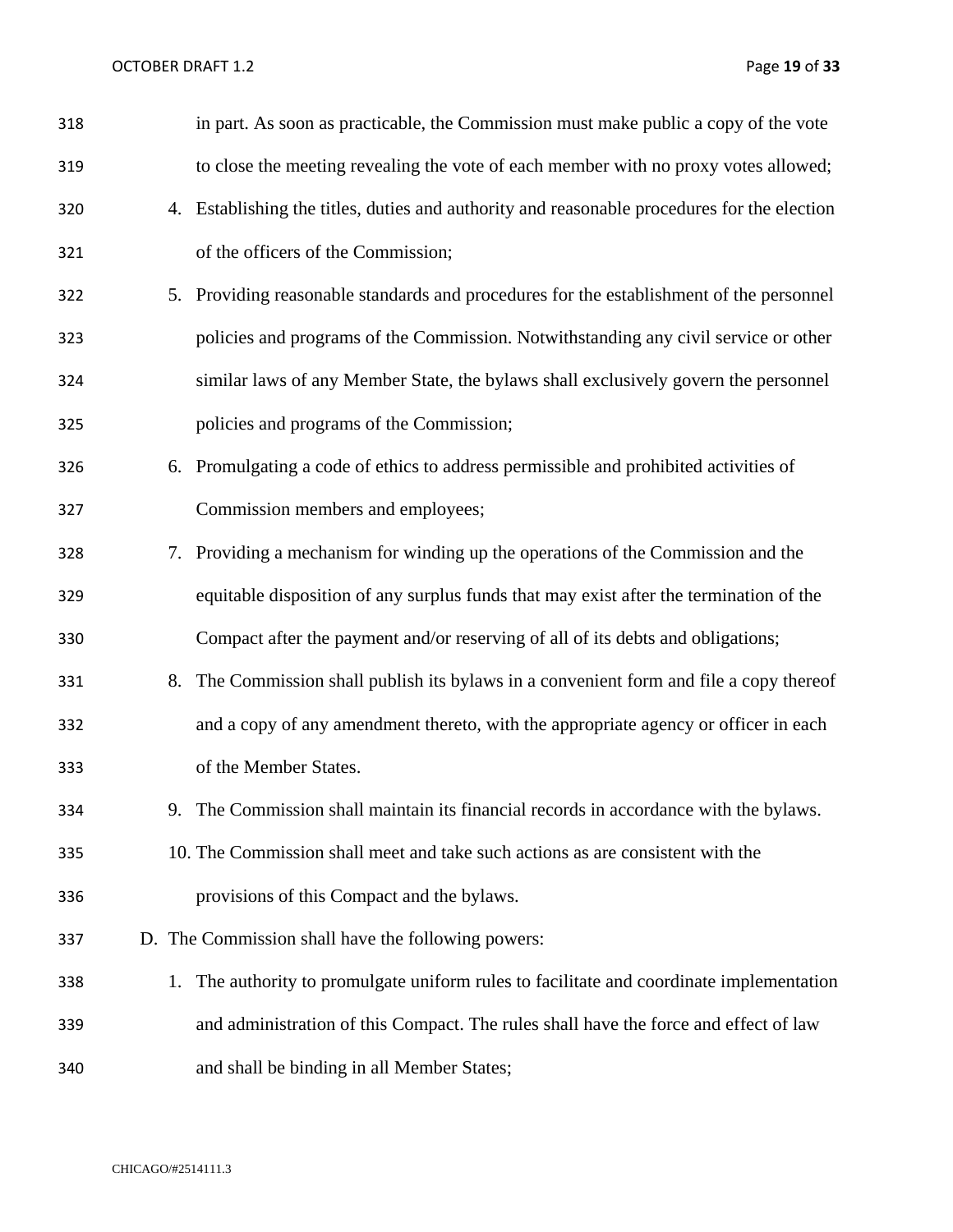OCTOBER DRAFT 1.2 Page 20 of 33

| 341 |    | 2. To bring and prosecute legal proceedings or actions in the name of the Commission,      |
|-----|----|--------------------------------------------------------------------------------------------|
| 342 |    | provided that the standing of any state EMS authority or other regulatory body             |
| 343 |    | responsible for EMS personnel licensure to sue or be sued under applicable law shall       |
| 344 |    | not be affected;                                                                           |
| 345 |    | 3. To purchase and maintain insurance and bonds;                                           |
| 346 |    | 4. To borrow, accept or contract for services of personnel, including, but not limited to, |
| 347 |    | employees of a Member State;                                                               |
| 348 | 5. | To hire employees, elect or appoint officers, fix compensation, define duties, grant       |
| 349 |    | such individuals appropriate authority to carry out the purposes of the Compact, and       |
| 350 |    | to establish the Commission's personnel policies and programs relating to conflicts of     |
| 351 |    | interest, qualifications of personnel, and other related personnel matters;                |
| 352 | 6. | To accept any and all appropriate donations and grants of money, equipment,                |
| 353 |    | supplies, materials and services, and to receive, utilize and dispose of the same;         |
| 354 |    | provided that at all times the Commission shall strive to avoid any appearance of          |
| 355 |    | impropriety and/or conflict of interest;                                                   |
| 356 |    | 7. To lease, purchase, accept appropriate gifts or donations of, or otherwise to own,      |
| 357 |    | hold, improve or use, any property, real, personal or mixed; provided that at all times    |
| 358 |    | the Commission shall strive to avoid any appearance of impropriety;                        |
| 359 |    | 8. To sell convey, mortgage, pledge, lease, exchange, abandon or otherwise dispose of      |
| 360 |    | any property real, personal or mixed;                                                      |
| 361 |    | 9. To establish a budget and make expenditures;                                            |
| 362 |    | 10. To borrow money;                                                                       |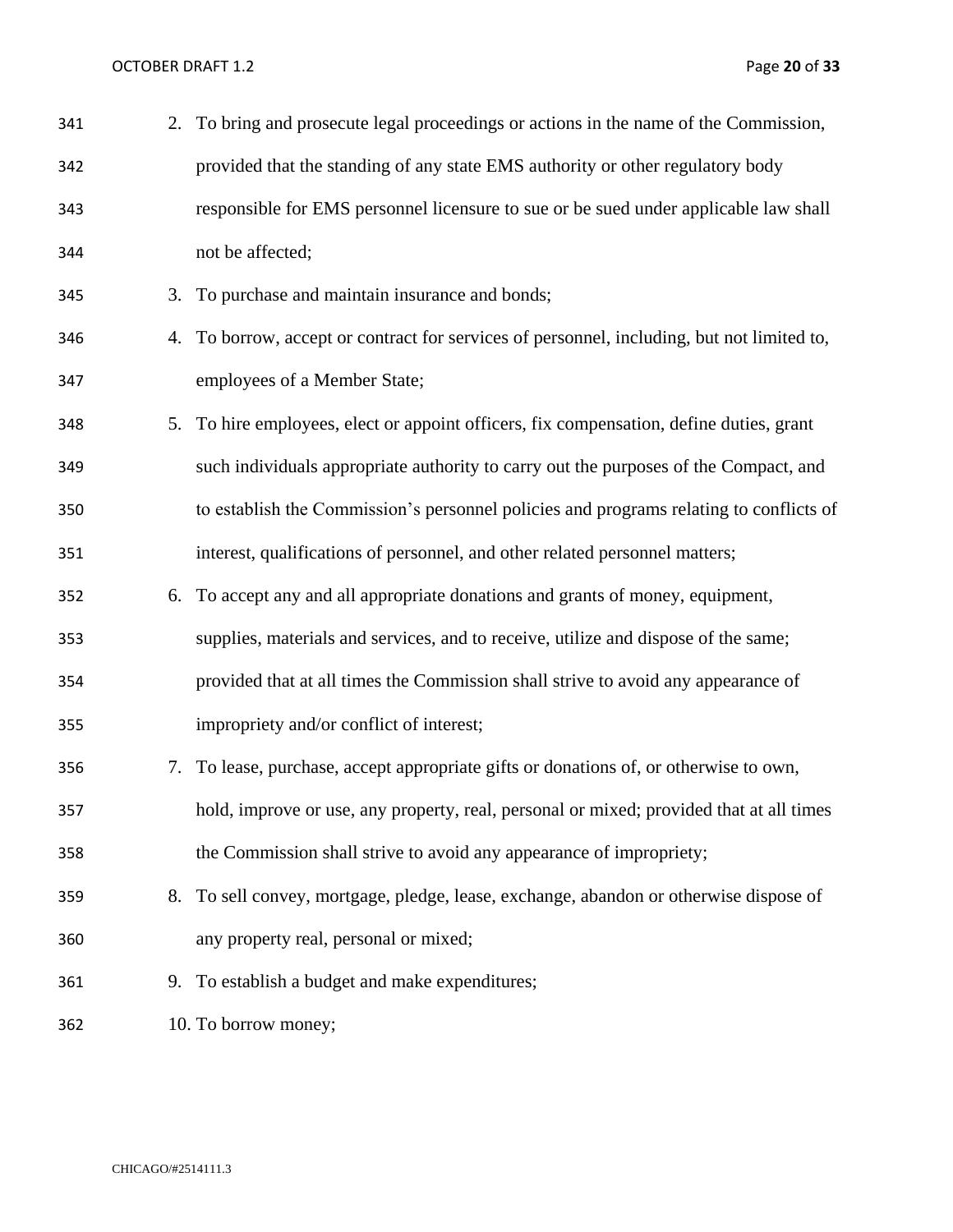OCTOBER DRAFT 1.2 Page 21 of 33

| 363 | 11. To appoint committees, including advisory committees comprised of Members, State     |
|-----|------------------------------------------------------------------------------------------|
| 364 | regulators, State legislators or their representatives, and consumer representatives,    |
| 365 | and such other interested persons as may be designated in this Compact and the           |
| 366 | bylaws;                                                                                  |
| 367 | 12. To provide and receive information from, and to cooperate with, law enforcement      |
| 368 | agencies;                                                                                |
| 369 | 13. To adopt and use an official seal; and                                               |
| 370 | 14. To perform such other functions as may be necessary or appropriate to achieve the    |
| 371 | purposes of this Compact consistent with the state regulation of EMS personnel           |
| 372 | licensure and practice.                                                                  |
| 373 | E. Financing of the Commission                                                           |
| 374 | 1. The Commission shall pay, or provide for the payment of the reasonable expenses of    |
| 375 | its establishment, organization and ongoing activities.                                  |
| 376 | 2. The Commission may accept any and all appropriate revenue sources, donations and      |
| 377 | grants of money, equipment, supplies, materials and services.                            |
| 378 | 3. The Commission may levy on and collect an annual assessment from each Member          |
| 379 | State or impose fees on other parties to cover the cost of the operations and activities |
| 380 | of the Commission and its staff which must be in a total amount sufficient to cover its  |
| 381 | annual budget as approved each year for which revenue is not provided by other           |
| 382 | sources. The aggregate annual assessment amount shall be allocated based upon a          |
| 383 | formula to be determined by the Commission which shall promulgate a rule binding         |
| 384 | upon all Member States.                                                                  |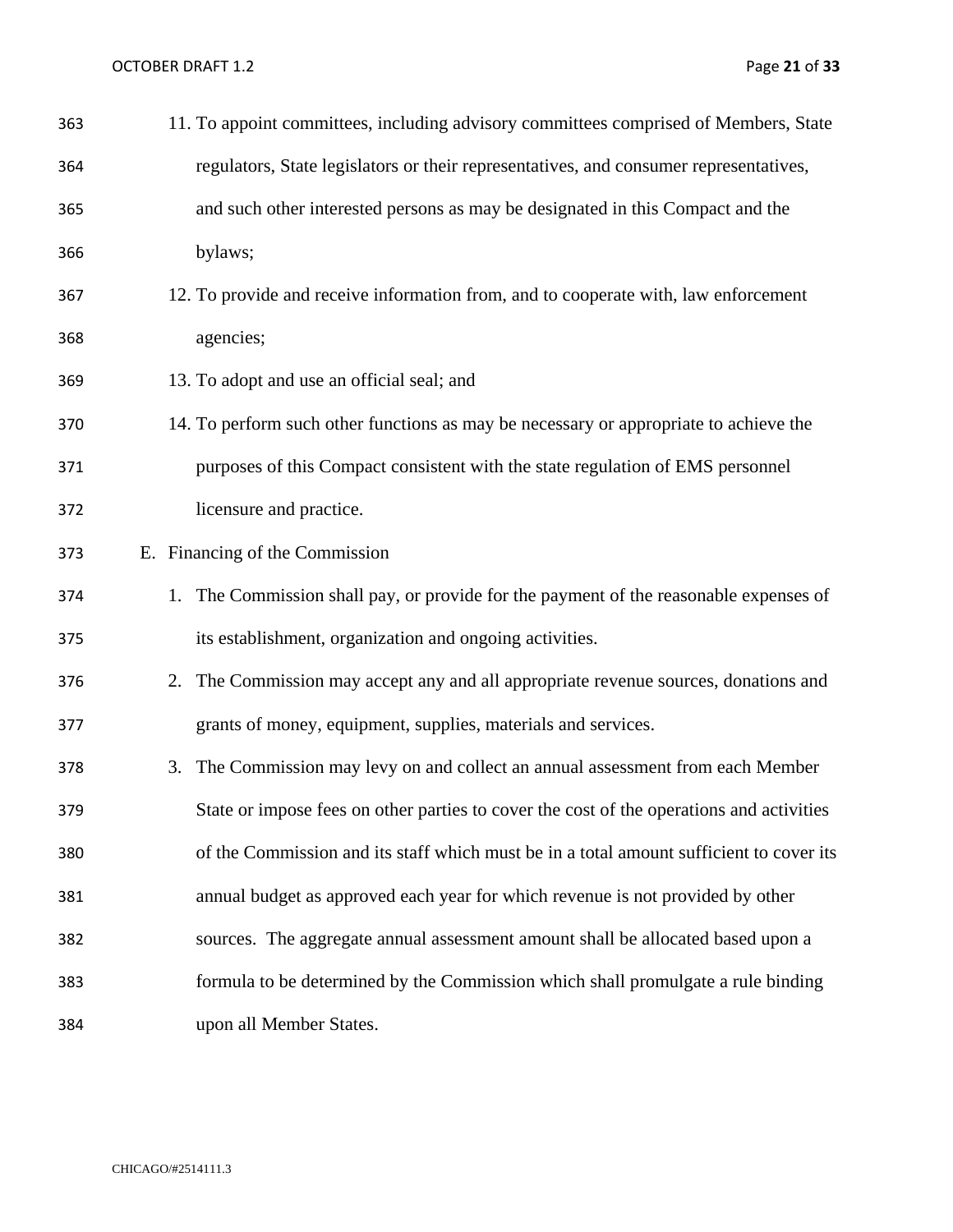OCTOBER DRAFT 1.2 Page 22 of 33

| 385 |    |    | 4. The Commission shall not incur obligations of any kind prior to securing the funds     |
|-----|----|----|-------------------------------------------------------------------------------------------|
| 386 |    |    | adequate to meet the same; nor shall the Commission pledge the credit of any of the       |
| 387 |    |    | Member States, except by and with the authority of the Member State.                      |
| 388 |    |    | 5. The Commission shall keep accurate accounts of all receipts and disbursements. The     |
| 389 |    |    | receipts and disbursements of the Commission shall be subject to the audit and            |
| 390 |    |    | accounting procedures established under its bylaws. However, all receipts and             |
| 391 |    |    | disbursements of funds handled by the Commission shall be audited yearly by a             |
| 392 |    |    | certified or licensed public accountant and the report of the audit shall be included in  |
| 393 |    |    | and become part of the annual report of the Commission.                                   |
| 394 | F. |    | Qualified Immunity, Defense, and Indemnification                                          |
| 395 |    | 1. | The members, officers, Executive Director, employees and representatives of the           |
| 396 |    |    | Commission shall be immune from suit and liability, either personally or in their         |
| 397 |    |    | official capacity, for any claim for damage to or loss of property or personal injury or  |
| 398 |    |    | other civil liability caused by or arising out of any actual or alleged act, error or     |
| 399 |    |    | omission that occurred, or that the person against whom the claim is made had a           |
| 400 |    |    | reasonable basis for believing occurred within the scope of Commission employment,        |
| 401 |    |    | duties or responsibilities; provided that nothing in this paragraph shall be construed to |
| 402 |    |    | protect any such person from suit and/or liability for any damage, loss, injury or        |
| 403 |    |    | liability caused by the intentional or willful or wanton misconduct of that person.       |
| 404 |    | 2. | The Commission shall defend any member, officer, Executive Director, employee or          |
| 405 |    |    | representative of the Commission in any civil action seeking to impose liability          |
| 406 |    |    | arising out of any actual or alleged act, error or omission that occurred within the      |
| 407 |    |    | scope of Commission employment, duties or responsibilities, or that the person            |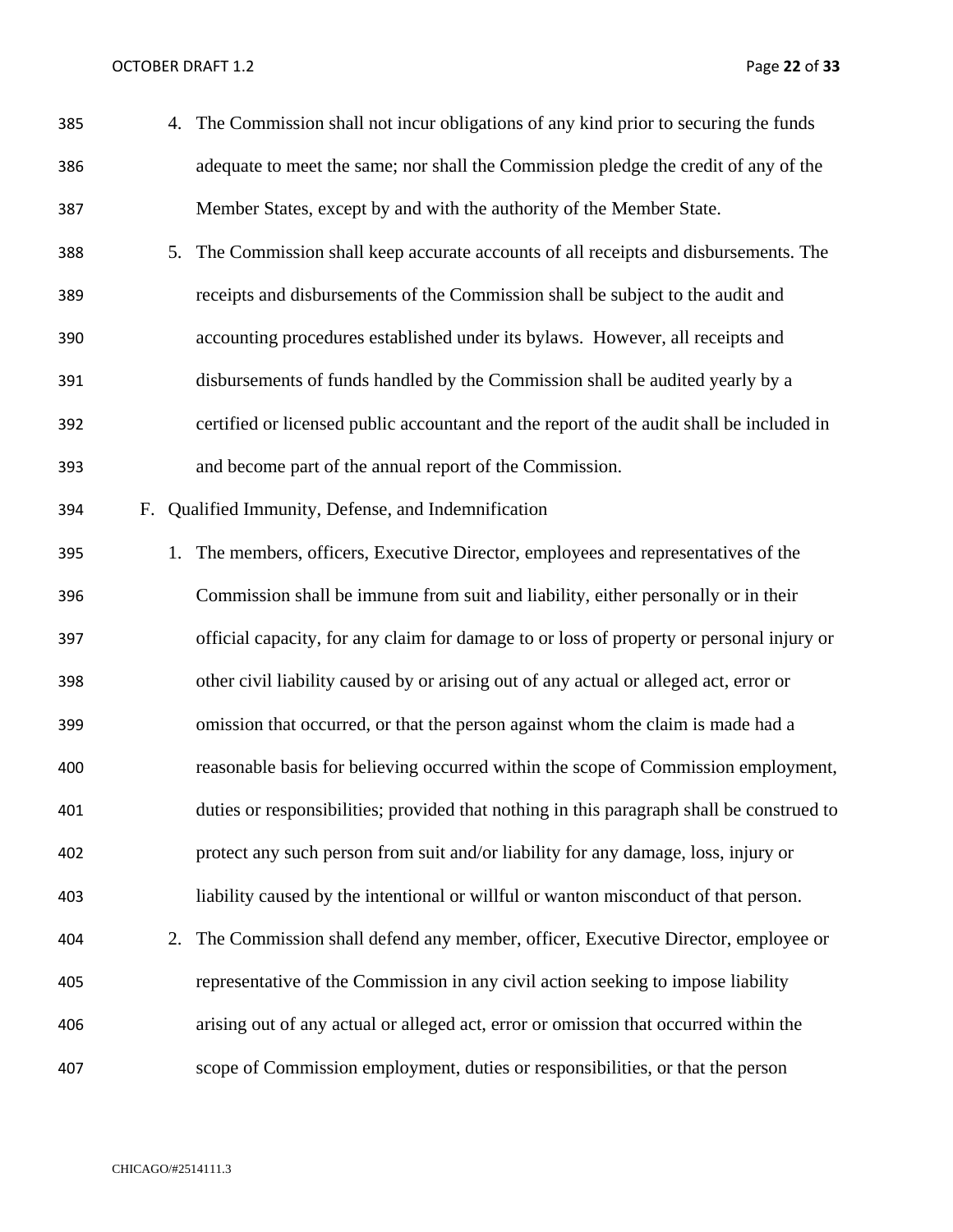OCTOBER DRAFT 1.2 Page 23 of 33

| 408 | against whom the claim is made had a reasonable basis for believing occurred within      |
|-----|------------------------------------------------------------------------------------------|
| 409 | the scope of Commission employment, duties or responsibilities; provided that            |
| 410 | nothing herein shall be construed to prohibit that person from retaining his or her own  |
| 411 | counsel; and provided further, that the actual or alleged act, error or omission did not |
| 412 | result from that person's intentional or willful or wanton misconduct.                   |
| 413 | 3. The Commission shall indemnify and hold harmless any member, officer, Executive       |
| 414 | Director, employee or representative of the Commission for the amount of any             |
| 415 | settlement or judgment obtained against that person arising out of any actual or         |
| 416 | alleged act, error or omission that occurred within the scope of Commission              |
| 417 | employment, duties or responsibilities, or that such person had a reasonable basis for   |
| 418 | believing occurred within the scope of Commission employment, duties or                  |
| 419 | responsibilities, provided that the actual or alleged act, error or omission did not     |
| 420 | result from the intentional or willful or wanton misconduct of that person.              |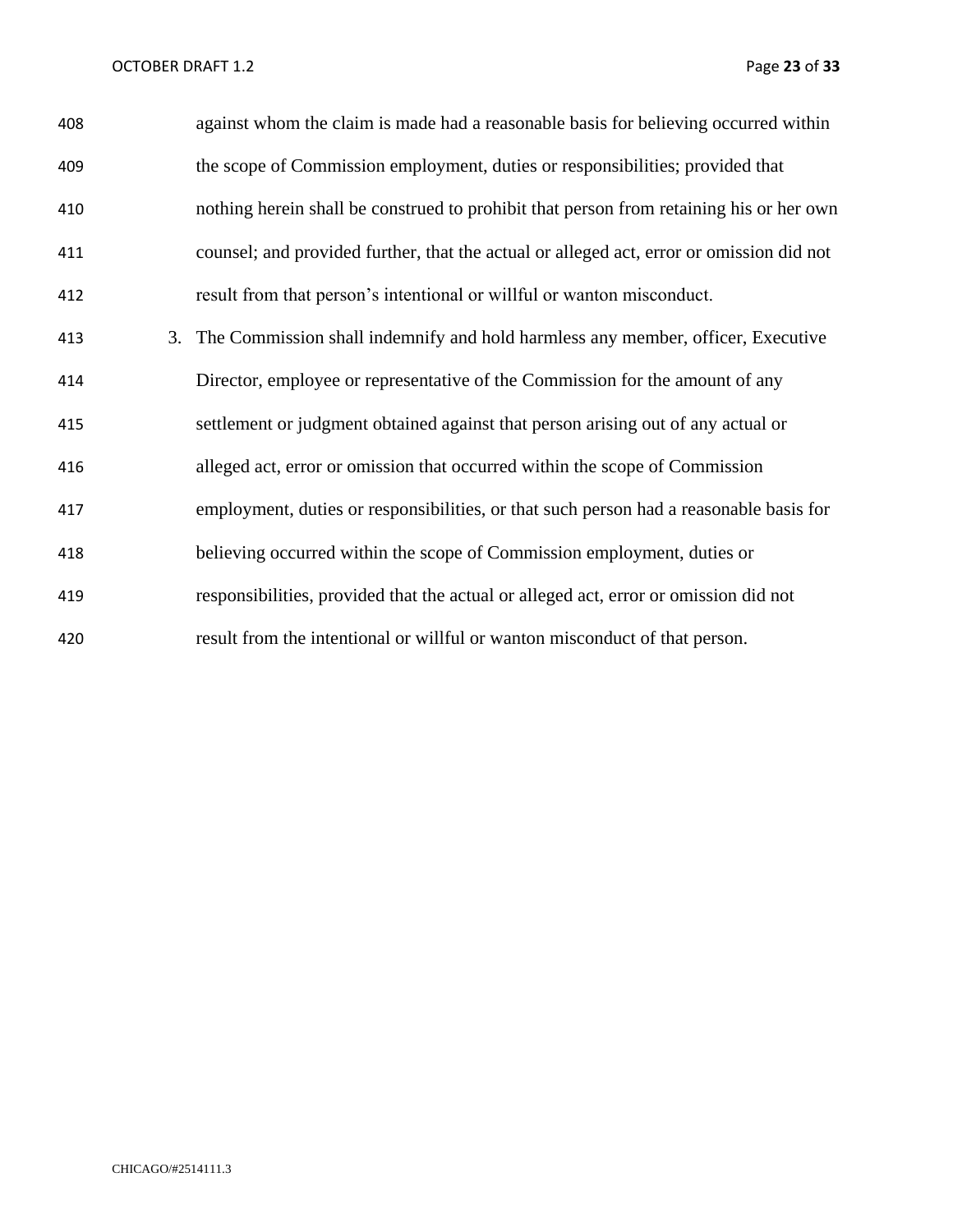OCTOBER DRAFT 1.2 Page 24 of 33

| 421 | <b>ARTICLE XII</b>                                                                           |
|-----|----------------------------------------------------------------------------------------------|
| 422 | <b>RULEMAKING</b>                                                                            |
| 423 | A. The Commission shall exercise its rulemaking powers pursuant to the criteria set forth in |
| 424 | this Article and the rules adopted thereunder. Rules and amendments shall become             |
| 425 | binding as of the date specified in each rule or amendment.                                  |
| 426 | B. If a majority of the legislatures of the Member States rejects a rule, by enactment of a  |
| 427 | statute or resolution in the same manner used to adopt the Compact, then such rule shall     |
| 428 | have no further force and effect in any Member State.                                        |
| 429 | C. Rules or amendments to the rules shall be adopted at a regular or special meeting of the  |
| 430 | Commission.                                                                                  |
| 431 | D. Prior to promulgation and adoption of a final rule or rules by the Commission, and at     |
| 432 | least sixty (60) days in advance of the meeting at which the rule will be considered and     |
| 433 | voted upon, the Commission shall file a Notice of Proposed Rulemaking:                       |
| 434 | 1. On the website of the Commission; and                                                     |
| 435 | 2. On the website of each Member State EMS authority or the publication in which each        |
| 436 | state would otherwise publish proposed rules.                                                |
| 437 | E. The Notice of Proposed Rulemaking shall include:                                          |
| 438 | The proposed time, date, and location of the meeting in which the rule will be<br>1.         |
| 439 | considered and voted upon;                                                                   |
| 440 | The text of the proposed rule or amendment and the reason for the proposed rule;<br>2.       |
| 441 | 3. A request for comments on the proposed rule from any interested person; and               |
| 442 | The manner in which interested persons may submit notice to the Commission of<br>4.          |
| 443 | their intention to attend the public hearing and any written comments.                       |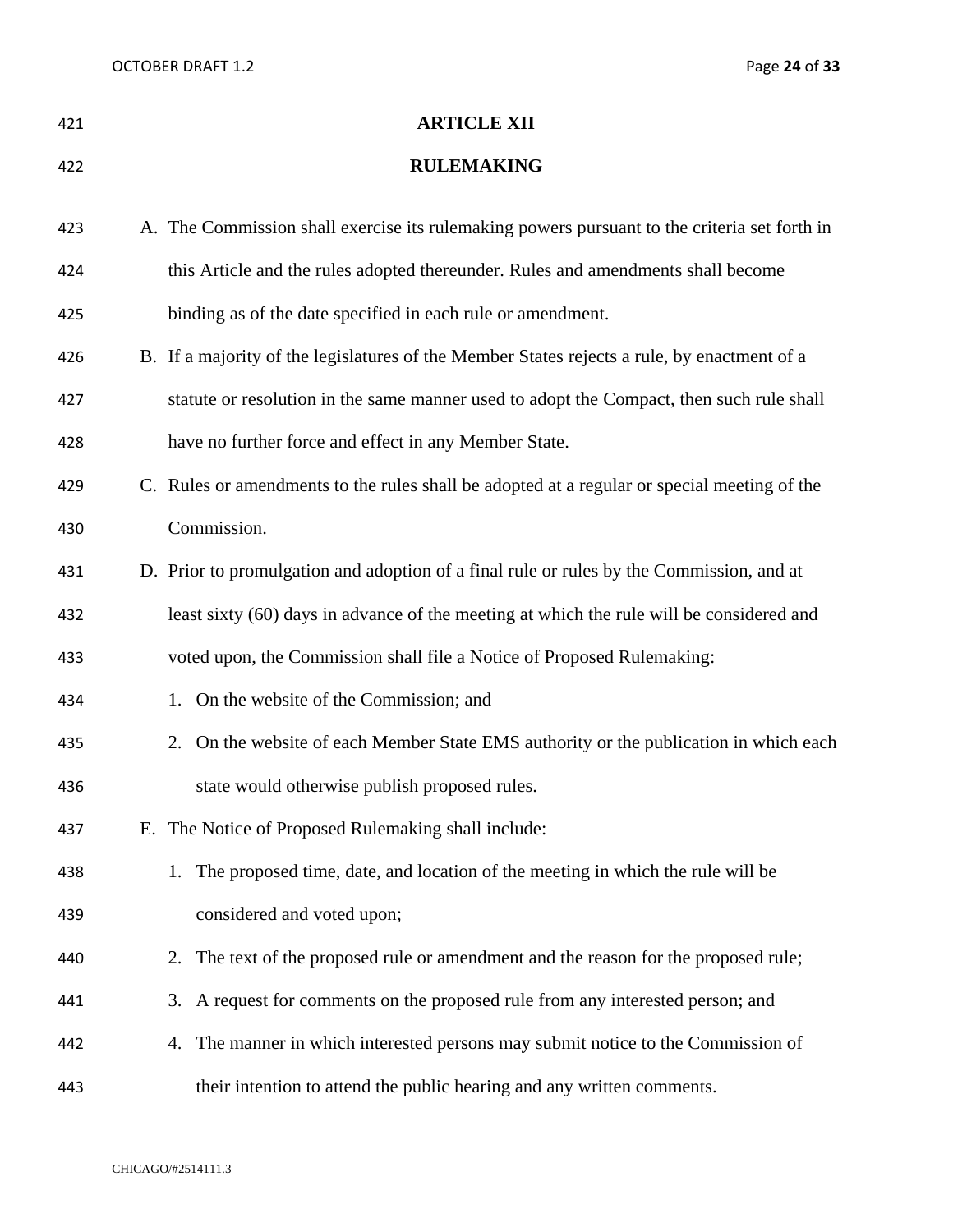OCTOBER DRAFT 1.2 Page 25 of 33

| 444 |    | F. Prior to adoption of a proposed rule, the Commission shall allow persons to submit        |
|-----|----|----------------------------------------------------------------------------------------------|
| 445 |    | written data, facts, opinions and arguments, which shall be made available to the public.    |
| 446 |    | G. The Commission shall grant an opportunity for a public hearing before it adopts a rule or |
| 447 |    | amendment if a hearing is requested by:                                                      |
| 448 |    | 1. At least twenty-five (25) persons;                                                        |
| 449 |    | 2. A governmental subdivision or agency; or                                                  |
| 450 |    | 3. An association having at least twenty-five (25) members.                                  |
| 451 |    | H. If a hearing is held on the proposed rule or amendment, the Commission shall publish the  |
| 452 |    | place, time, and date of the scheduled public hearing.                                       |
| 453 |    | 1. All persons wishing to be heard at the hearing shall notify the Executive Director of     |
| 454 |    | the Commission or other designated member in writing of their desire to appear and           |
| 455 |    | testify at the hearing not less than five (5) business days before the scheduled date of     |
| 456 |    | the hearing.                                                                                 |
| 457 |    | 2. Hearings shall be conducted in a manner providing each person who wishes to               |
| 458 |    | comment a fair and reasonable opportunity to comment orally or in writing.                   |
| 459 | 3. | No transcript of the hearing is required, unless a written request for a transcript is       |
| 460 |    | made, in which case the person requesting the transcript shall bear the cost of              |
| 461 |    | producing the transcript. A recording may be made in lieu of a transcript under the          |
| 462 |    | same terms and conditions as a transcript. This subsection shall not preclude the            |
| 463 |    | Commission from making a transcript or recording of the hearing if it so chooses.            |
| 464 | 4. | Nothing in this section shall be construed as requiring a separate hearing on each rule.     |
| 465 |    | Rules may be grouped for the convenience of the Commission at hearings required by           |
| 466 |    | this section.                                                                                |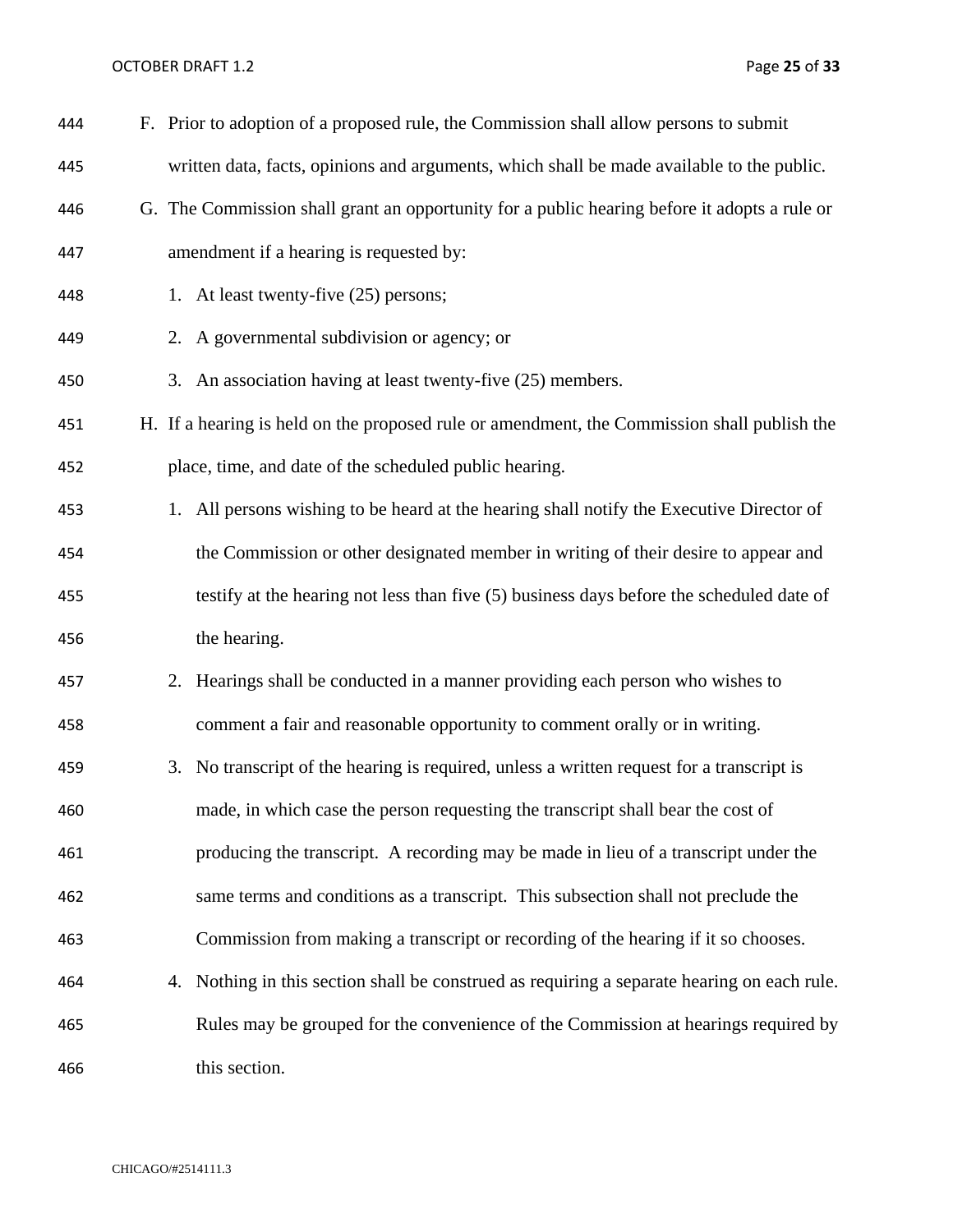OCTOBER DRAFT 1.2 Page 26 of 33

| 467 | I. | Following the scheduled hearing date, or by the close of business on the scheduled                |
|-----|----|---------------------------------------------------------------------------------------------------|
| 468 |    | hearing date if the hearing was not held, the Commission shall consider all written and           |
| 469 |    | oral comments received.                                                                           |
| 470 | J. | The Commission shall, by majority vote of all members, take final action on the proposed          |
| 471 |    | rule and shall determine the effective date of the rule, if any, based on the rulemaking          |
| 472 |    | record and the full text of the rule.                                                             |
| 473 |    | K. If no written notice of intent to attend the public hearing by interested parties is received, |
| 474 |    | the Commission may proceed with promulgation of the proposed rule without a public                |
| 475 |    | hearing.                                                                                          |
| 476 |    | L. Upon determination that an emergency exists, the Commission may consider and adopt             |
| 477 |    | an emergency rule without prior notice, opportunity for comment, or hearing, provided             |
| 478 |    | that the usual rulemaking procedures provided in the Compact and in this section shall be         |
| 479 |    | retroactively applied to the rule as soon as reasonably possible, in no event later than          |
| 480 |    | ninety (90) days after the effective date of the rule. For the purposes of this provision, an     |
| 481 |    | emergency rule is one that must be adopted immediately in order to:                               |
| 482 |    | 1. Meet an imminent threat to public health, safety, or welfare;                                  |
| 483 |    | 2. Prevent a loss of Commission or Member State funds;                                            |
| 484 |    | 3. Meet a deadline for the promulgation of an administrative rule that is established by          |
| 485 |    | federal law or rule; or                                                                           |
| 486 |    | 4. Protect public health and safety.                                                              |
| 487 |    | M. The Commission or an authorized committee of the Commission may direct revisions to            |
| 488 |    | a previously adopted rule or amendment for purposes of correcting typographical errors,           |
| 489 |    | errors in format, errors in consistency, or grammatical errors. Public notice of any              |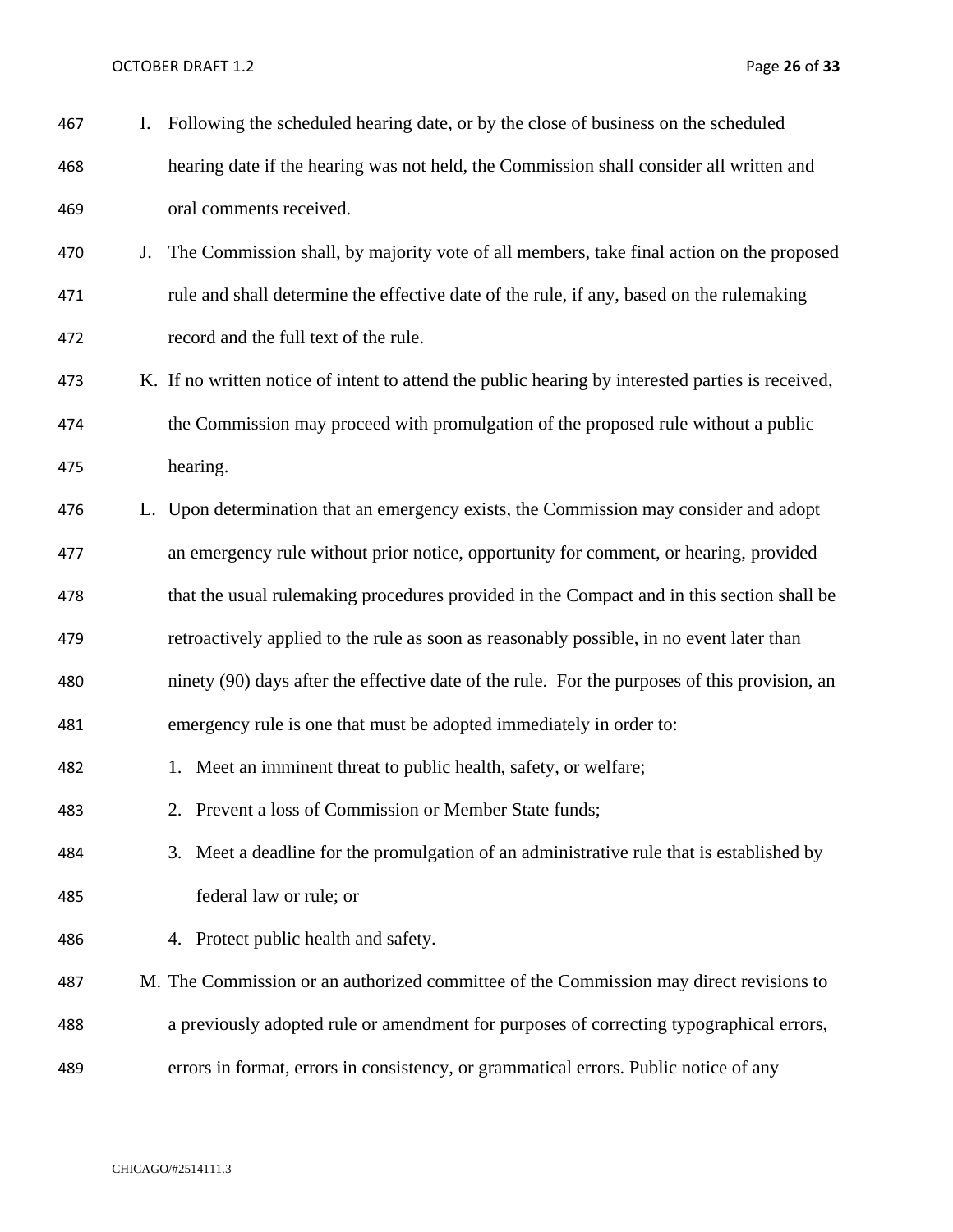| 490 | revisions shall be posted on the website of the Commission. The revision shall be subject   |
|-----|---------------------------------------------------------------------------------------------|
| 491 | to challenge by any person for a period of thirty (30) days after posting. The revision     |
| 492 | may be challenged only on grounds that the revision results in a material change to a rule. |
| 493 | A challenge shall be made in writing, and delivered to the Chair of the Commission prior    |
| 494 | to the end of the notice period. If no challenge is made, the revision will take effect     |
| 495 | without further action. If the revision is challenged, the revision may not take effect     |
| 496 | without the approval of the Commission.                                                     |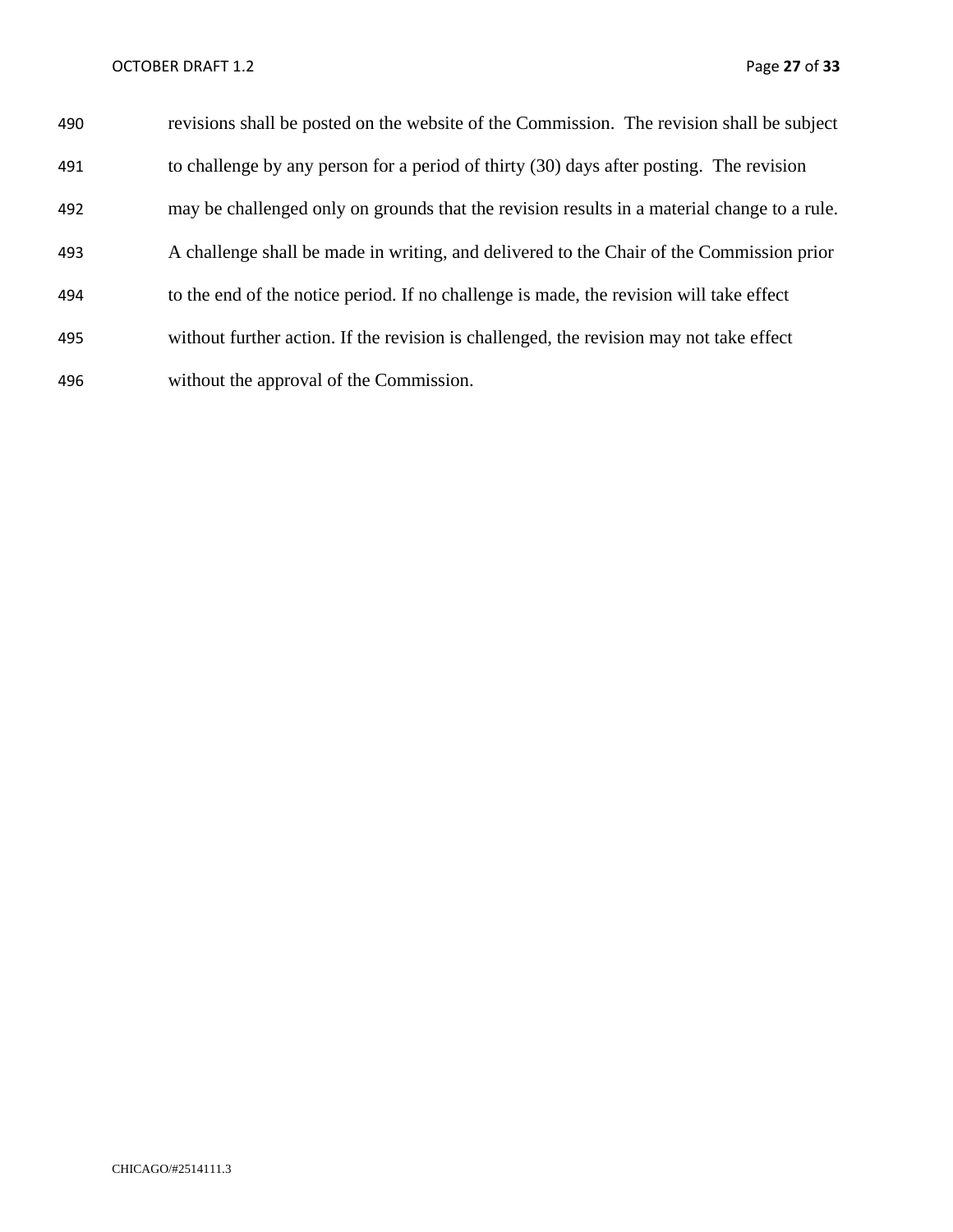| 497 | <b>ARTICLE XIII</b>                                                                      |
|-----|------------------------------------------------------------------------------------------|
| 498 | <b>OVERSIGHT, DISPUTE RESOLUTION AND ENFORCEMENT</b>                                     |
| 499 | A. Oversight                                                                             |
| 500 | 1. The executive, legislative and judicial branches of state government in each Member   |
| 501 | State shall enforce this Compact and take all actions necessary and appropriate to       |
| 502 | effectuate the Compact's purposes and intent. The provisions of this Compact and the     |
| 503 | rules promulgated hereunder shall have standing as statutory law.                        |
| 504 | 2. All courts shall take judicial notice of the Compact and the rules in any judicial or |
| 505 | administrative proceeding in a Member State pertaining to the subject matter of this     |
| 506 | Compact which may affect the powers, responsibilities or actions of the Commission.      |
| 507 | The Commission shall be entitled to receive service of process in any such<br>3.         |
| 508 | proceeding, and shall have standing to intervene in such a proceeding for all            |
| 509 | purposes. Failure to provide service of process to the Commission shall render a         |
| 510 | judgment or order void as to the Commission, this Compact or promulgated rules.          |
| 511 | B. Default, Technical Assistance, and Termination                                        |
| 512 | 1. If the Commission determines that a Member State has defaulted in the performance     |
| 513 | of its obligations or responsibilities under this Compact or the promulgated rules, the  |
| 514 | Commission shall:                                                                        |
| 515 | A. Provide written notice to the defaulting state and other Member States of the         |
| 516 | nature of the default, the proposed means of curing the default and/or any other         |
| 517 | action to be taken by the Commission; and                                                |
| 518 | B. Provide remedial training and specific technical assistance regarding the default.    |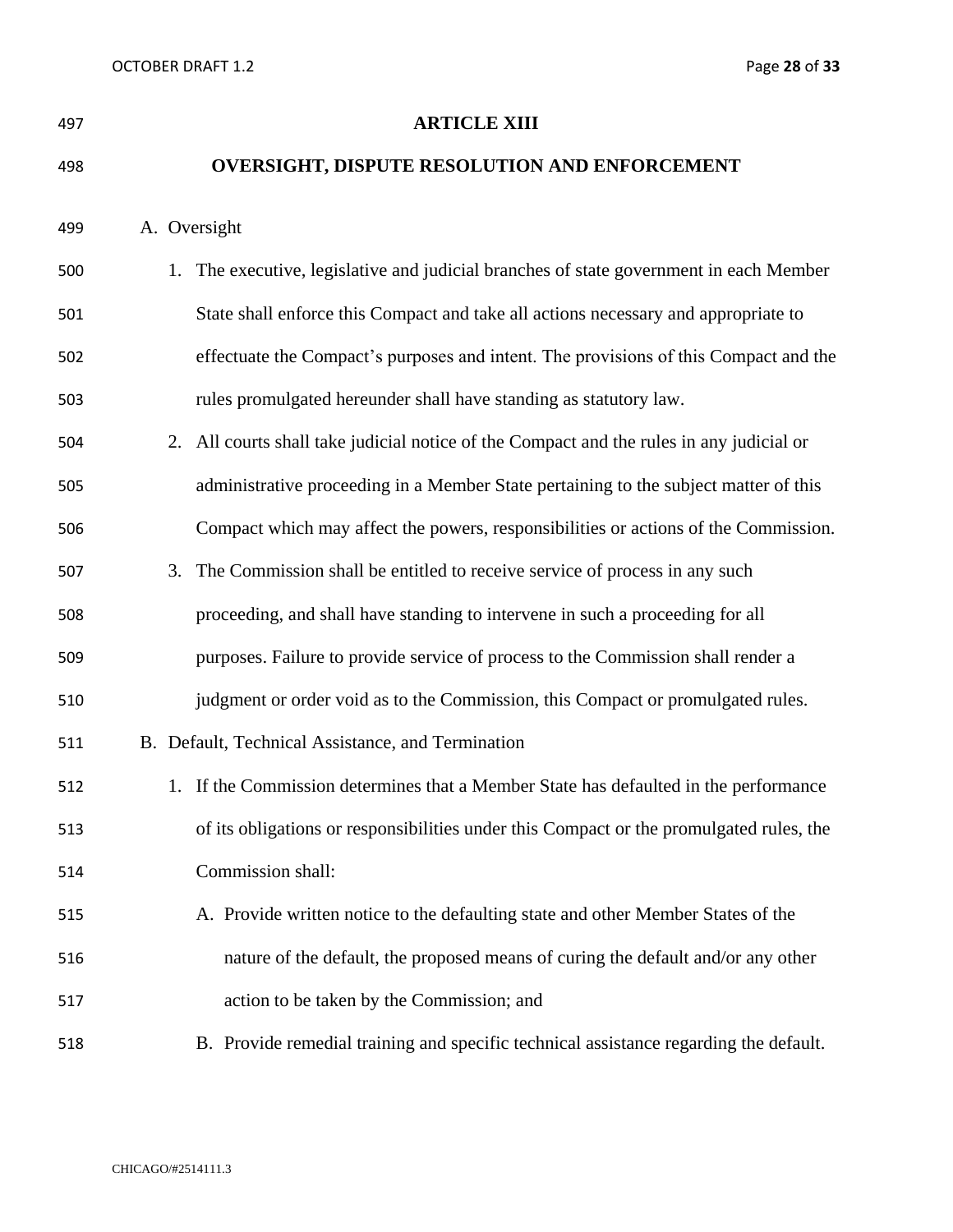OCTOBER DRAFT 1.2 Page 29 of 33

| 519 |    | 2. If a state in default fails to cure the default, the defaulting state may be terminated |
|-----|----|--------------------------------------------------------------------------------------------|
| 520 |    | from the Compact upon an affirmative vote of a majority of the Member States, and          |
| 521 |    | all rights, privileges and benefits conferred by this Compact may be terminated on the     |
| 522 |    | effective date of termination. A cure of the default does not relieve the offending state  |
| 523 |    | of obligations or liabilities incurred during the period of default.                       |
| 524 |    | 3. Termination of membership in the Compact shall be imposed only after all other          |
| 525 |    | means of securing compliance have been exhausted. Notice of intent to suspend or           |
| 526 |    | terminate shall be given by the Commission to the Governor, the majority and               |
| 527 |    | minority leaders of the defaulting state's legislature, and each of the Member States.     |
| 528 |    | 4. A state which has been terminated is responsible for all assessments, obligations and   |
| 529 |    | liabilities incurred through the effective date of termination, including obligations      |
| 530 |    | which extend beyond the effective date of termination.                                     |
| 531 |    | 5. The Commission shall not bear any costs related to a state which is found to be in      |
| 532 |    | default or which has been terminated from the Compact, unless agreed upon in               |
| 533 |    | writing between the Commission and the defaulting state.                                   |
| 534 | 6. | The defaulting state may appeal the action of the Commission by petitioning the U.S.       |
| 535 |    | District Court for the District of Columbia or the federal district where the Compact      |
| 536 |    | has its principal offices. The prevailing member shall be awarded all costs of such        |
| 537 |    | litigation, including reasonable attorney's fees.                                          |
| 538 |    | C. Dispute Resolution                                                                      |
| 539 |    | 1. Upon request by a Member State, the Commission shall attempt to resolve disputes        |
| 540 |    | related to the Compact which arise among Member States and between member and              |
| 541 |    | non-Member States.                                                                         |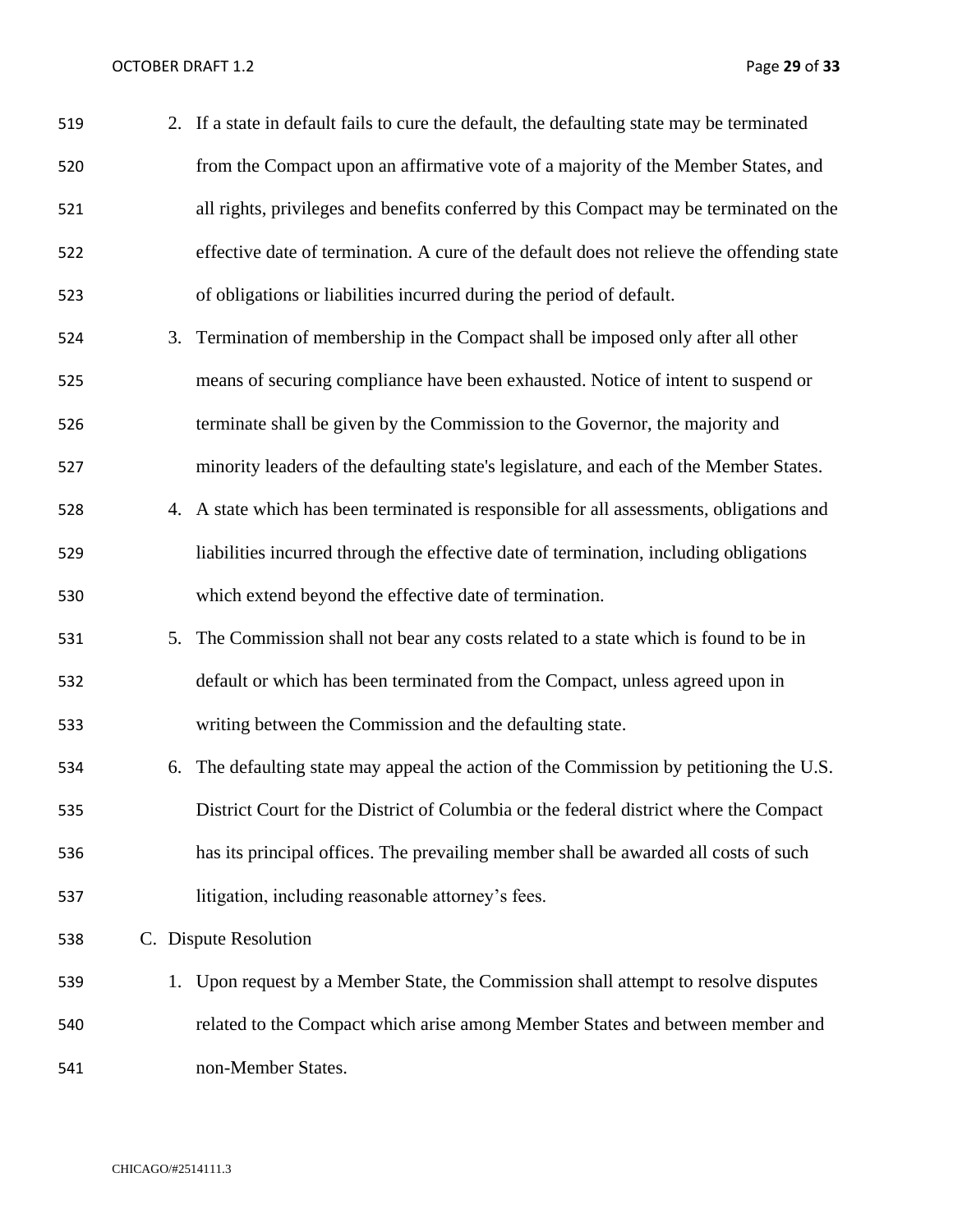OCTOBER DRAFT 1.2 Page 30 of 33

| 542 |    | 2. The Commission shall promulgate a rule providing for both mediation and binding     |
|-----|----|----------------------------------------------------------------------------------------|
| 543 |    | dispute resolution for disputes as appropriate.                                        |
| 544 |    | D. Enforcement                                                                         |
| 545 |    | 1. The Commission, in the reasonable exercise of its discretion, shall enforce the     |
| 546 |    | provisions and rules of this Compact.                                                  |
| 547 |    | 2. By majority vote, the Commission may initiate legal action in the United States     |
| 548 |    | District Court for the District of Columbia or the federal district where the Compact  |
| 549 |    | has its principal offices against a Member State in default to enforce compliance with |
| 550 |    | the provisions of the Compact and its promulgated rules and bylaws. The relief         |
| 551 |    | sought may include both injunctive relief and damages. In the event judicial           |
| 552 |    | enforcement is necessary, the prevailing member shall be awarded all costs of such     |
| 553 |    | litigation, including reasonable attorney's fees.                                      |
| 554 | 3. | The remedies herein shall not be the exclusive remedies of the Commission. The         |
| 555 |    | Commission may pursue any other remedies available under federal or state law.         |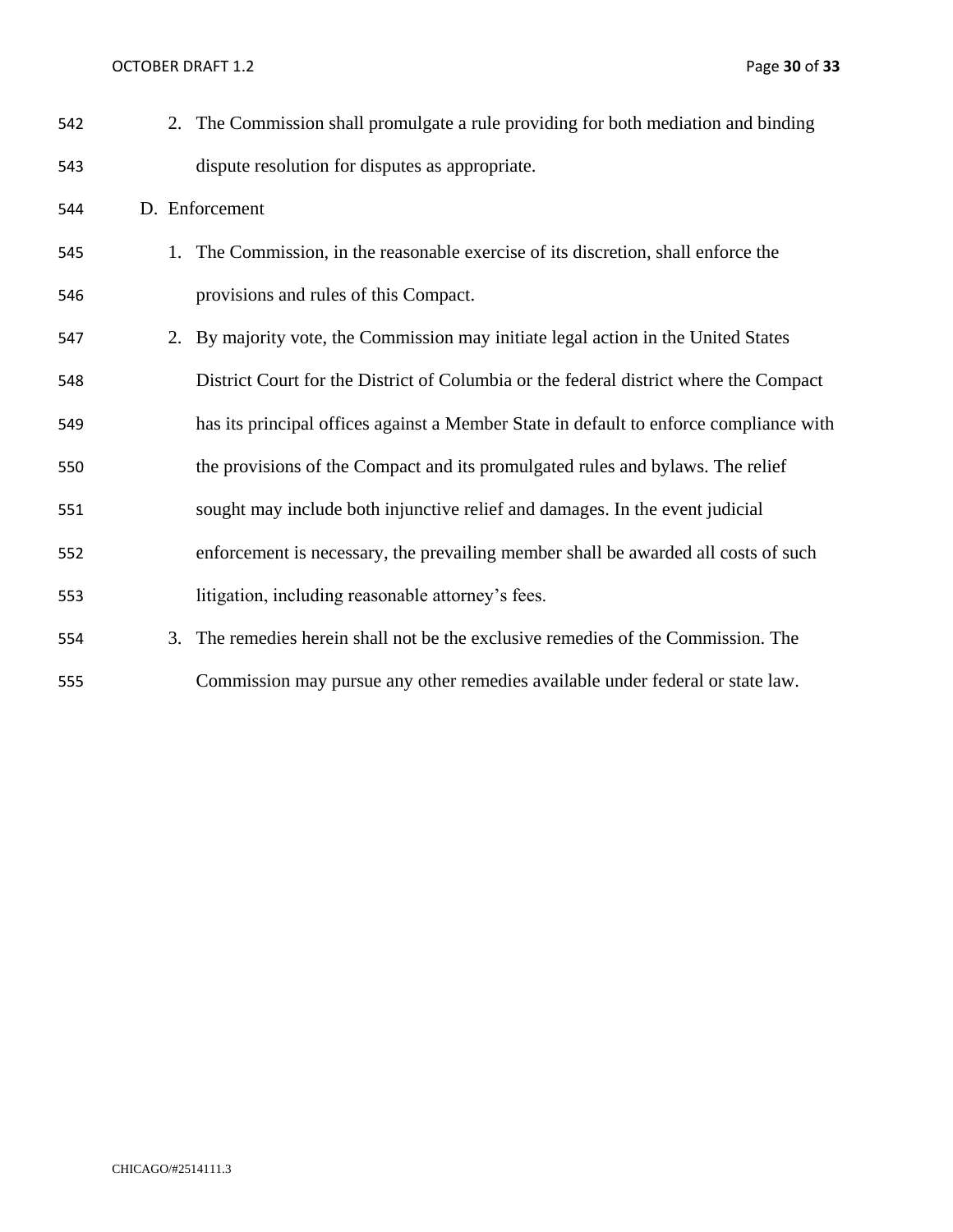| 556 | <b>ARTICLE XIV</b>                                                                         |
|-----|--------------------------------------------------------------------------------------------|
| 557 | DATE OF IMPLEMENTATION OF EMS PERSONNEL LICENSURE INTERSTATE                               |
| 558 | COMPACT AND ASSOCIATED RULES, WITHDRAWAL, AND AMENDMENT                                    |
| 559 | A. The Compact shall come into effect on the date on which the Compact is enacted into law |
| 560 | in the tenth Member State. The provisions which become effective at that time shall be     |
| 561 | limited to the powers granted to the Commission relating to assembly and the               |
| 562 | promulgation of rules. Thereafter, the Commission shall meet and exercise rulemaking       |
| 563 | powers necessary to the implementation and administration of the Compact.                  |
| 564 | B. Any state which joins the Compact subsequent to the Commission's initial adoption of    |
| 565 | the rules shall be subject to the rules as they exist on the date on which the Compact     |
| 566 | becomes law in that state. Any rule which has been previously adopted by the               |
| 567 | Commission shall have the full force and effect of law on the day the Compact becomes      |
| 568 | law in that state.                                                                         |
| 569 | C. Any Member State may withdraw from this Compact by enacting a statute repealing the     |
| 570 | same.                                                                                      |
| 571 | 1.<br>A Member State's withdrawal shall not take effect until six (6) months after         |
| 572 | enactment of the repealing statute.                                                        |
| 573 | 2.<br>Withdrawal shall not affect the continuing requirement of the withdrawing state's    |
| 574 | EMS authority to comply with the investigative and adverse action reporting                |
| 575 | requirements of this act prior to the effective date of withdrawal.                        |
| 576 | E. Nothing contained in this Compact shall be construed to invalidate or prevent any EMS   |
| 577 | personnel licensure agreement or other cooperative arrangement between a Member State      |
| 578 | and a non-Member State which does not conflict with the provisions of this Compact.        |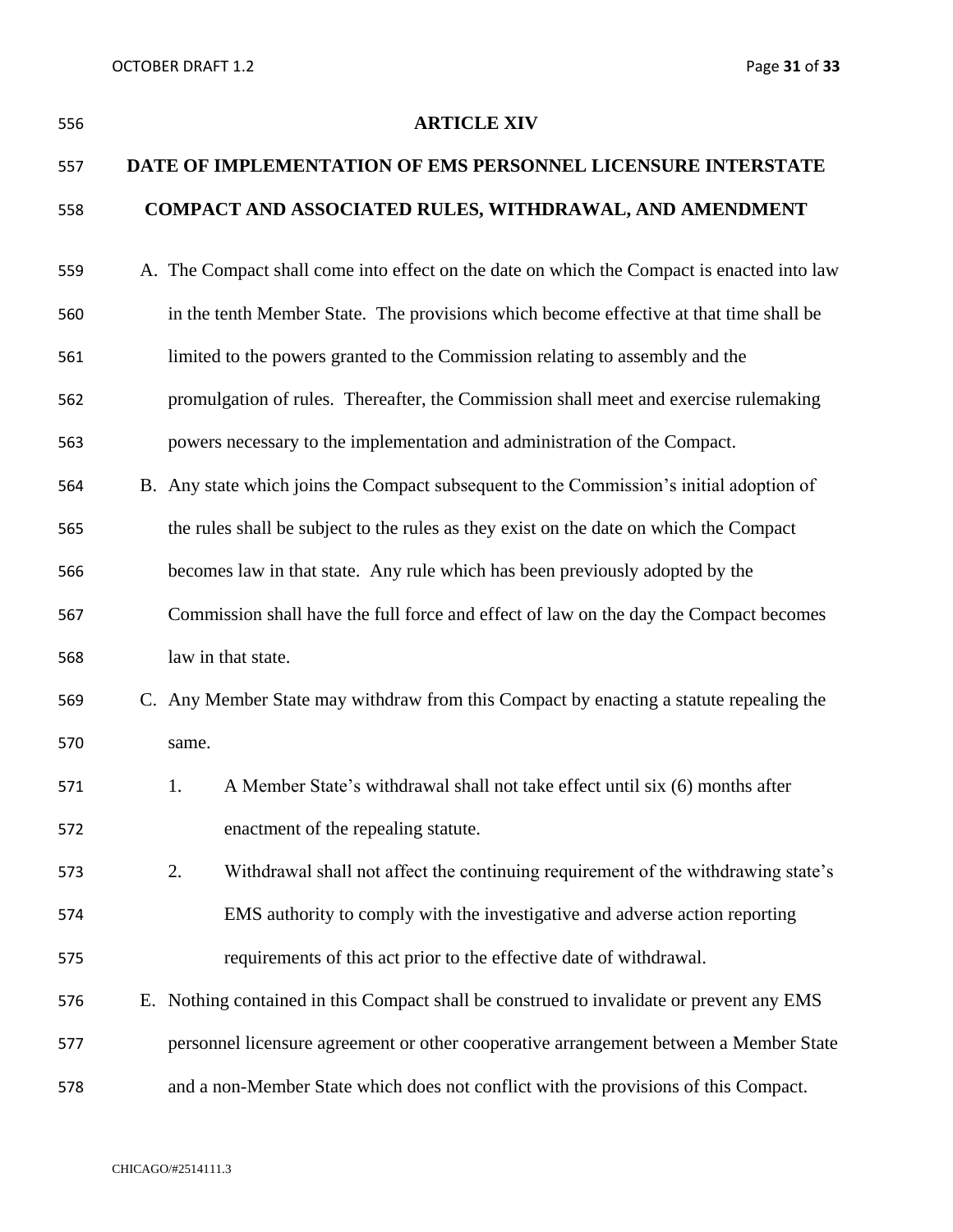- 579 F. This Compact may be amended by the Member States. No amendment to this Compact 580 shall become effective and binding upon any Member State until it is enacted into the
- 581 laws of all Member States.